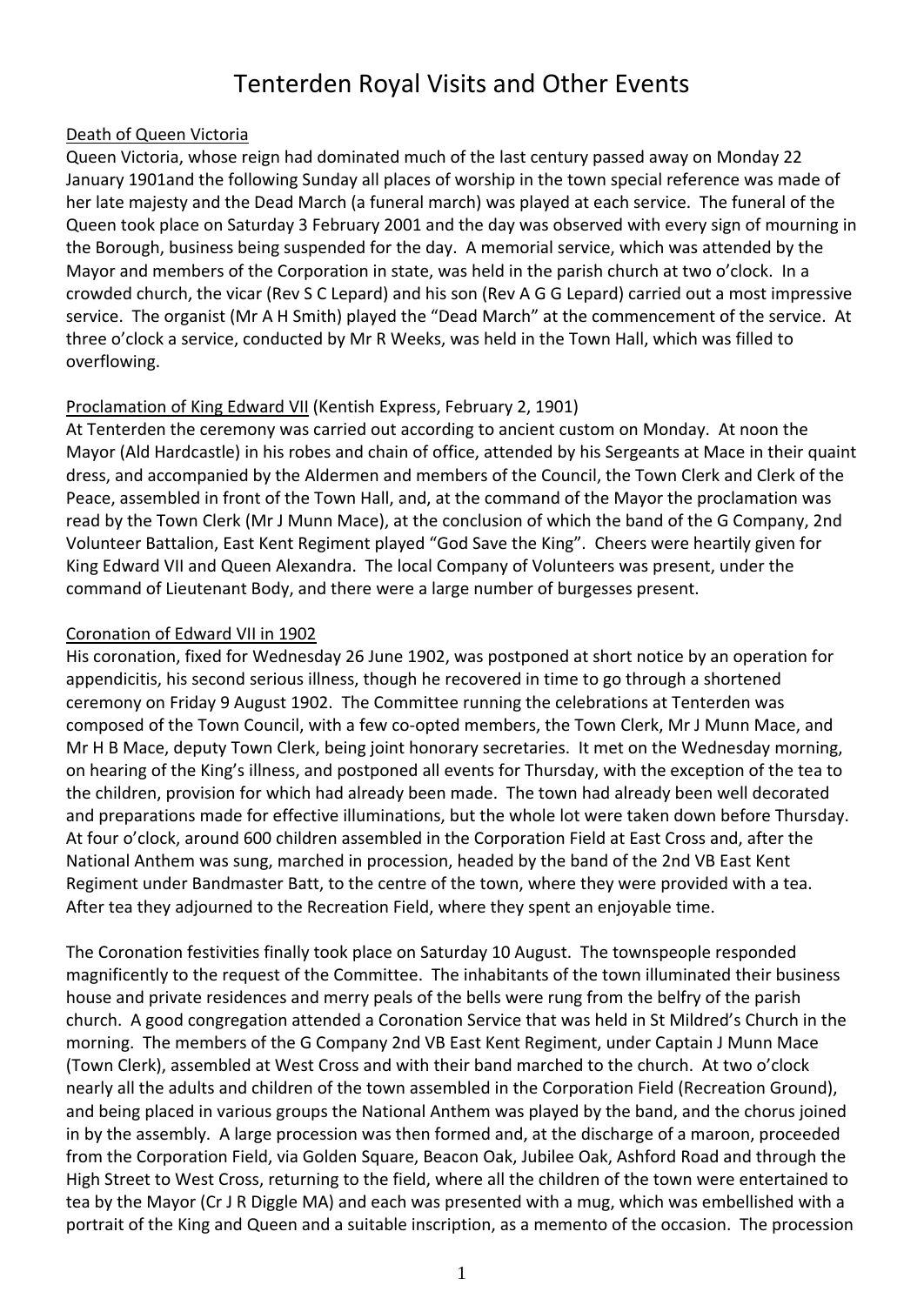was headed by a cart, which had been tastefully decorated by the workmen of the Corporation and was under the charge of Mr T Sims. On this vehicle were seated in improvised seats the sixteen young ladies who were to take part in the maypole dance. They wore white dresses, with red, white and blue sashes. This was followed by a section of the Fire Brigade with the manual engine, the next being the floral car of the Gardeners' Society, which was a work of art, being composed of light grass and flowers. Inside were four young ladies dressed to represent the various colonies. The Friendly Societies came next, among those represented being the New Year's Club and the Foresters, with Robin Hood mounted on a grey horse in a very realistic costume, and their banner and standard bearers. The Hearts of Oak Society made a good show with their two cars, the first representing a wreck on the Goodwin Sands, and the second an up-to-date lifeboat, which was manned by very "able seamen." Then came all the schoolgirls of the town, followed by the band the G Company 2nd VB East Kent Regiment, all the schoolboys, members of the Volunteer Company and several veteran members of the army. The members of the Town Council then came in three carriages and the Fire Brigade brought up the rear. There were many spectators and after the children had been supplied with a good tea each one had a dip in the bran pie and was the recipient of a present. A programme of sports for the youngsters was then carried out. The maypole dancers and the drills by the Volunteers attracted the attention of the elderly. A reception was held in the Town hall from seven to nine by the Mayoress (Mrs Diggle), accompanied by the Mayor, who wore his robes as a Baron of the Cinque Ports, in which capacity he had attended the Coronation Service in Westminster Abbey. The town was brilliantly lit by Chinese lanterns and with its fine avenue of trees for decoration, the High Street was seen to perfection. At nine o'clock, Mr G R Hook lit a monster bonfire in the Corporation Field and there was a wonderful display of fireworks. A string band and the band of the 2nd Volunteer Battalion East Kent Regiment also played during the evening and the spacious dance ring was largely patronized. Free swings and other amusements were provided for the younger folks. The public buildings and a few other edifices were decorated with patriotic devices designed by Mr W T Bark, the Manager of the Gas Company, and were admired by the crowds. A large number of people visited the town during the day and evening and events were brought to a close at midnight.

Edward's short reign gave the name "Edwardian" to a recognizable period, suggesting in retrospect the final golden effulgence of 19th century prosperity, comfort, and security, projected into the first decade of the 20th century, and marked in social life as in the arts by a prodigality of display and decoration amounting at times to ornateness when judged by later standards: a period when the austerities of Victorian days were relaxed and grim problems of later years had scarcely appeared above the horizon.

#### Coronation of King George V in 1911

Blessed with blazing sunshine and a cool breeze, Coronation Day on 22 June 1911 was a very big day in Tenterden. A section of the railings of the recreation ground in Oaks Road was taken out and replaced with an archway of very tall poles, decorated with flowers and flags and fairy lights to be lit at night. In the recreation ground a stand was erected for speechmaking and for the band to play on. Further away was a large tent for teas. The Town Crier played his part splendidly from the Town Hall balcony and the bells of St Mildreds and St Michaels and All angels rang merrily. The afternoon procession marched down the High Street to the recreation ground, led by the band and local dignitaries, followed by Boy Scouts, Territorials, Fire Brigade, schoolboys, Freemasons, schoolgirls, slate football, cricket, cycling and goal running clubs, most with banners and flags. All schoolchildren were presented with a Coronation Mug by the Mayoress, Mrs Boorman, and in the evening there was dancing in the Town Hall, singing in the inns and a magnificent display of lights, as people carried brightly lit Chinese lanterns in patterns around the recreation ground. The band brought the day's proceedings to an end with the National Anthem.

# Silver Jubilee of King George V

As with the rest of the country, the Jubilee was celebrated on 6 May 1935. The Mayor, Councillor S Wilson, had the honour of receiving from his Majesty a King's Jubilee Medal. In July, Tenterden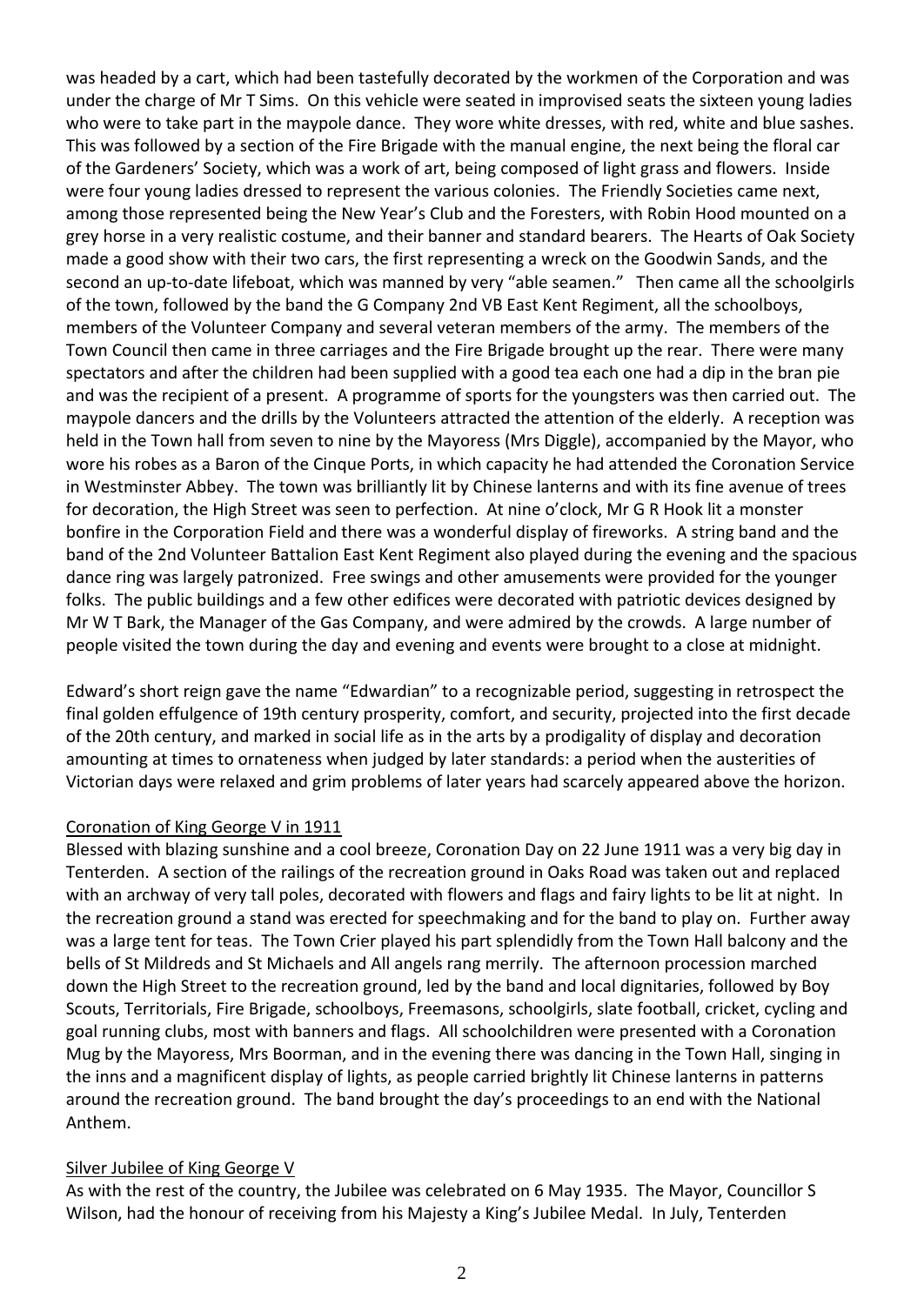celebrated the Jubilee of King George V with a pageant depicting its past history. Edith Craig, daughter of Dame Ellen Terry, was the producer and 359 performers (more than 1 in 10 of the population of the town) portrayed the 500 characters. The pageant was devised by Edith Craig and Edward Percy, the non-de-plume for E Percy Smith, the author, who lived at Stone-in-Oxney and was later MP for Ashford from 1943-1950. Edward Percy also wrote the pageant with Franklin Lushington of Pigeon Hoo, Tenterden, providing historical introductions.

The pageant was performed in the gardens of Hales Place, the home of Major J S Robson. Itself one of the most historic houses in Tenterden, Hales Place was formerly the home of the famous Kent family of Hales, who settled there during the reign of Edward III, and in 1600 provided the town with its first Mayor. The great square lawn, fringed on each side with trees, formed the auditorium, and faced onto a wide raised walk, backed by a rose-mantled wall. In the centre, steps, shaded by a spreading tree, led down from the terrace to the velvet green turf, whilst at each corner stood, sentinel like, two 16th century octagonal towers. Performances took place on Wednesday 3 July (afternoon and evening), Thursday 4 July (evening) and, owing to its enormous success, again on Friday 5 July (evening). Admission was 1/- (one shilling).

In times past, many famous people came to Tenterden and it was their visits that were made to serve as the more important episodes of the story, outline details of which are given below.

| Prologue     |               | The Seneschal of the Cinque Ports enters in his robes                                                                                    |
|--------------|---------------|------------------------------------------------------------------------------------------------------------------------------------------|
| Episode 1    | Circa<br>1150 | The Abbot of Battle Abbey assesses the only dwelling house at Tenterden to<br>be taxed at the rate of one mark (13s 4d or 66.5 p)        |
| Episode II   | Circa         | Thomas à Becket, Archbishop of Canterbury, passes through Tenterden on                                                                   |
|              | 1169          | his way home from France                                                                                                                 |
| Episode III  | 1333          | The coming of the Flemish Weavers                                                                                                        |
| Episode IV   | 1461          | The building of the Church Tower                                                                                                         |
| Episode V    | 1525          | Freebooters from the Isle of Oxney attack and rob a boat-load of sailors from<br>Tenterden                                               |
| Episode VI   | 1534          | Visit of Henry VIII to Tenterden                                                                                                         |
| Episode VII  | 1600          | The Borough of Tenterden. The appointment of the Mayor and Jurats                                                                        |
| Episode VIII | 1655          | The people of Tenterden                                                                                                                  |
| Episode IX   | 1656          | Eleven men taken by the press gang for service with the Commonwealth<br>navy escape from Rye and are hidden by the burghers of Tenterden |
| Episode X    | 1688          | James II makes his first attempt to flee the country after the revolution                                                                |
| Episode XI   | 1754          | Riots in England due to famine prices of corn. Oliver Goldsmith visits                                                                   |
|              |               | Tenterden with a troupe of strolling players                                                                                             |
| Episode XII  | 1804          | Emigrants for America leave Tenterden taking with them Caxton the<br>Printer's Book                                                      |
| Finale       | 1928          | Caxton's Book is presented to the Mayor and Corporation by Mr Robert<br>Penrose, an American citizen                                     |

John Drinkwater, the poet, Shakespearian actor and dramatist played the part of Seneschal of the Cinque Ports. The Kentish Express gave the event good coverage and both this paper and the pageant brochure give the names of all those who took part.

#### Visit of Duchess of York to the Grange 1935

On 11 December 1935, the Duchess of York opened the Service Training Centre at St Michaels Grange. The Duchess arrived at St Michaels, about 1.30 p.m., and lunched privately with Mrs S Wintour (founder of the Centre), the Rev Maxwell Bury of Loose (late Chairman), Capt C G Larking of Maidstone (Treasurer) and Miss Mercer. The lunch was cooked and served by trainees and later the Duchess was welcomed by the Marquis Camden, Admiral of the Fleet Sir Reginald Tyrwhitt and Lady Tyrwhitt, the Mayor of Tenterden (Mr S Wilson), the Mayor of Tunbridge Wells (Mr Weeks), Miss Tyrwhitt (Divisional Commissioner for Girl Guides) and Miss Tennant. After the luncheon, the Marquis of Camden, Lord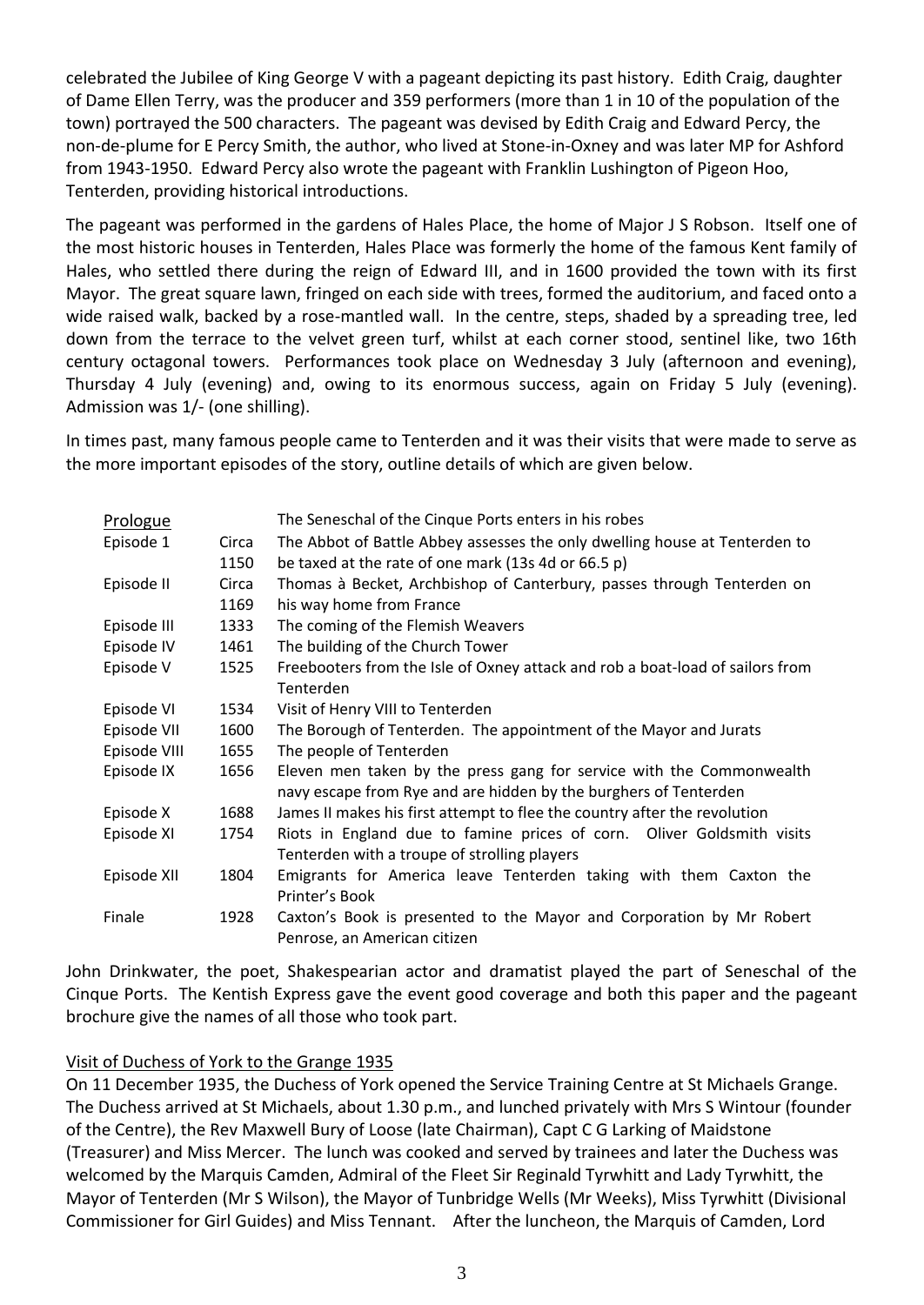Lieutenant of Kent and President of the Centre, extended a welcome to Her Royal Highness. He explained that the object of the Service Training Centre was to train men – from the distressed areas in the North – in cooking, housework and as handymen, and he paid tribute to Mrs Wintour, who formulated the scheme.

Her Royal Highness, a petite figure, impressed the large company by her charming smile, which seemed to convey a personal greeting to each. As mourning for Princess Victoria, the Duchess wore black. The Duchess said at the opening that she believed the future of the country, and of the Empire, was in the hands of the young generation, and she was pleased to see and to assist efforts to help them. What appealed to her most was that a county like Kent, which was not over prosperous, was holding out he hand of fellowship to the less fortunate counties and it showed a worthy spirit. The Duchess also commented on the fact that trainees would be taught housework and that she wished the venture every success. With a smile, she added that she already had first-hand acquaintance with the cooking.

Later the Duchess was cheered by the crowd of spectators at the Town Hall when she appeared on balcony to receive an address of welcome by the Recorder of Tenterden, Mr J F Eastwood.

#### Coronation of King George V1 and Queen Elizabeth on Wednesday 12 May 1937

For the first time the traditional ceremony in Westminster Abbey was heard by countless millions all over the world – thanks to the invention of wireless. Rain marred the celebrations in many parts of the country. The Kentish Express reported that school children made such an onslaught on the food at teatime that more had to be hurriedly fetched from the Town Hall where the old folk were being entertained. Though the rain prevented sports being held, the children had attended the Embassy Cinema and before tea had received beakers from the Mayoress (Mrs Diggle). Many residents attended the cinema performances and after the first show the Mayor (Alderman J M Diggle), having returned from the Coronation ceremony in London, described his experience.

#### 500th Anniversary of Borough in 1949

August Bank Holiday 1949 had an added significance for the people of Tenterden, falling as it did on 1August. On that date 500 years ago by the Royal Decree of Henry V1 the town was elevated from a humble position in the ranks of similar Weald communities and annexed to Rye and added to the Cinque Ports as a corporate body. The Borough Council justly proud of their long tradition arranged eleven days of pageant and celebration from 27 July to 4 August.

The festivities were introduced by an open-air pageant on the first three days (27, 28 and 29 July), in which the 390 pupils of the new Homewood County Secondary School acted the history of the town from the twelfth century to the riots and emigrations of the 1820s. It was no light matter for a school – les than a year old – to launch a full-scale pageant of more than 700 years of local history. However, the school had as its home a square and friendly eighteenth-century brick house, with vegetable and flower gardens, wood and meadows in the grounds. It had in Mr Leslie H Warren, a headmaster who wrote – in dialogue and blank-verse – the script of the pageant; Mr Alan Holden, the school's history master, who added a historical commentary with a catalogue of contemporary events to match each episode of the pageant, which made the pageant programme a topical history book. The Mayor (Cr S J Day), whose appearance attended by robed Councillors, the Town Clerk and Sargeants at Mace were heralded with a fanfare of trumpets, pronounced the invocation and called for Father Time played by Mr C J Edwards, one of the masters and the only adult in the cast, who emerged from a background of whirling mists. He then explained the reason for the celebrations.

This year is one of special joy and pride To those who love this fair and pleasant town; Five hundred years ago in Henry's reign,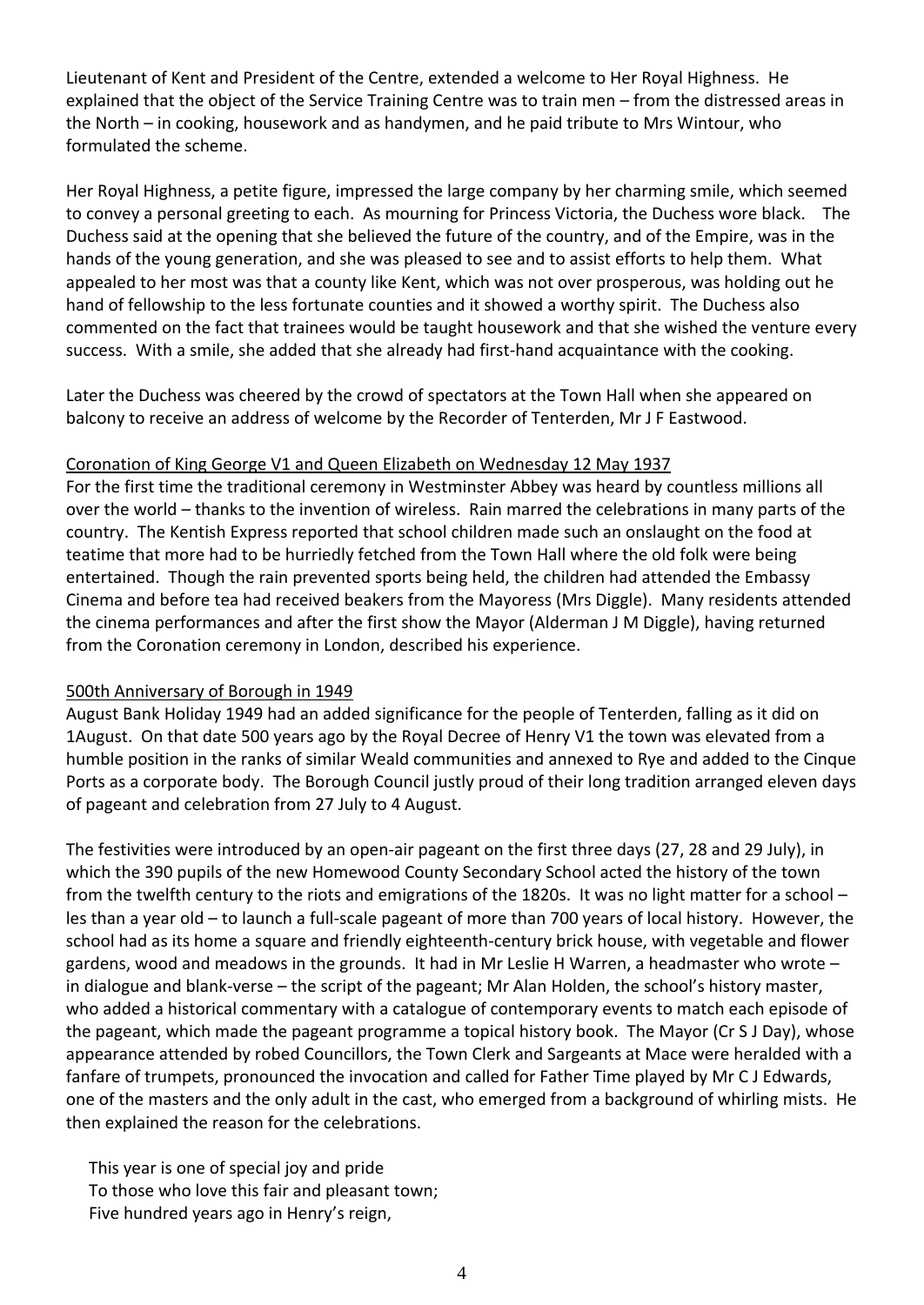The gentle Henry, Sixth of that fair name,

She won her right to freedom and esteem A Body Corporate by a royal decree…

No sooner had he finished than a boy and girl (James Tilley and Annette Wilcocks) in school uniform came out of the auditorium and asked him to take them with him "along the Road of Time." Father Time, without so much a wave of his scythe, he spirited audience and players alike 800 years into the past. With a graceful model of the parish church of St Mildred in the background, and the perpendicular tower of the real parish church a few field away on the hilltop, the pageant began.

*Eight hundred years ago Tenterden Tentwardenne as it was then called - was a small but busy village. Assisted by a goat and a pony, the inhabitants were seen ploughing and scything, carding wool, drawing water from the well, and – most important – refusing to pay their taxes to the monks from Battle Abbey. By 1255, Tentwardenne had grown. The inhabitants still have plenty of fighting spirit, and we see them dragging to the pillory a baker who had sold bread that was poor in quality and under weight. The fourteenth century brought Flemish weavers to Tenterden. With their cloth, their looms and their spinning wheels – and also strange imports in the shape of hops and cherries – they received a somewhat ungrateful welcome. In 1449 came the Royal Charter. At this point the décor achieved a tour de force. The old Norman tower of the church was slightly decapitated and there swung into place – every window, pinnacle and pennant comparable with the tower across the fields – a living model of the new perpendicular tower. The pageant showed the seventeenth century as the age of press-gangs and represented the 1800s by the visit of Oliver Goldsmith and his band of strolling players. The riots and disturbances of the 1820s led to emigration of desperate families to America.*

As a grand finale all the characters, in a motley of gay dresses from the twelfth to the nineteenth centuries, were re-called by the boy and girl to assemble before the audience as Father Time prepared to disappear once more into the eternal mists to forever guard the fortune of the sons of Tenterden."

People were very impressed by the pageant and an enthusiastic reception was given to the announcement by the Mayor at the special quincentenary council meeting that he wished to be placed on record the Council's grateful thanks and appreciation to the headmaster, the staff and pupils of Homewood School for the unqualified success of their pageant.

A souvenir brochure was produced bearing in colour the arms of the Borough. The brochure was prefaced by the following messages.

> *On the occasion of the Quincentenary of the Borough the following message was sent to His Majesty the King by the Mayor*: -

May it Please Your Majesty

On this the occasion of the Five Hundredth Anniversary of our Charter, the Mayor, Aldermen and Burgesses of the Ancient Borough of Tenterden in the County of Kent, a Member of the Confederation of the Cinque Ports, desire to tender to your Majesty our Loyal Greetings.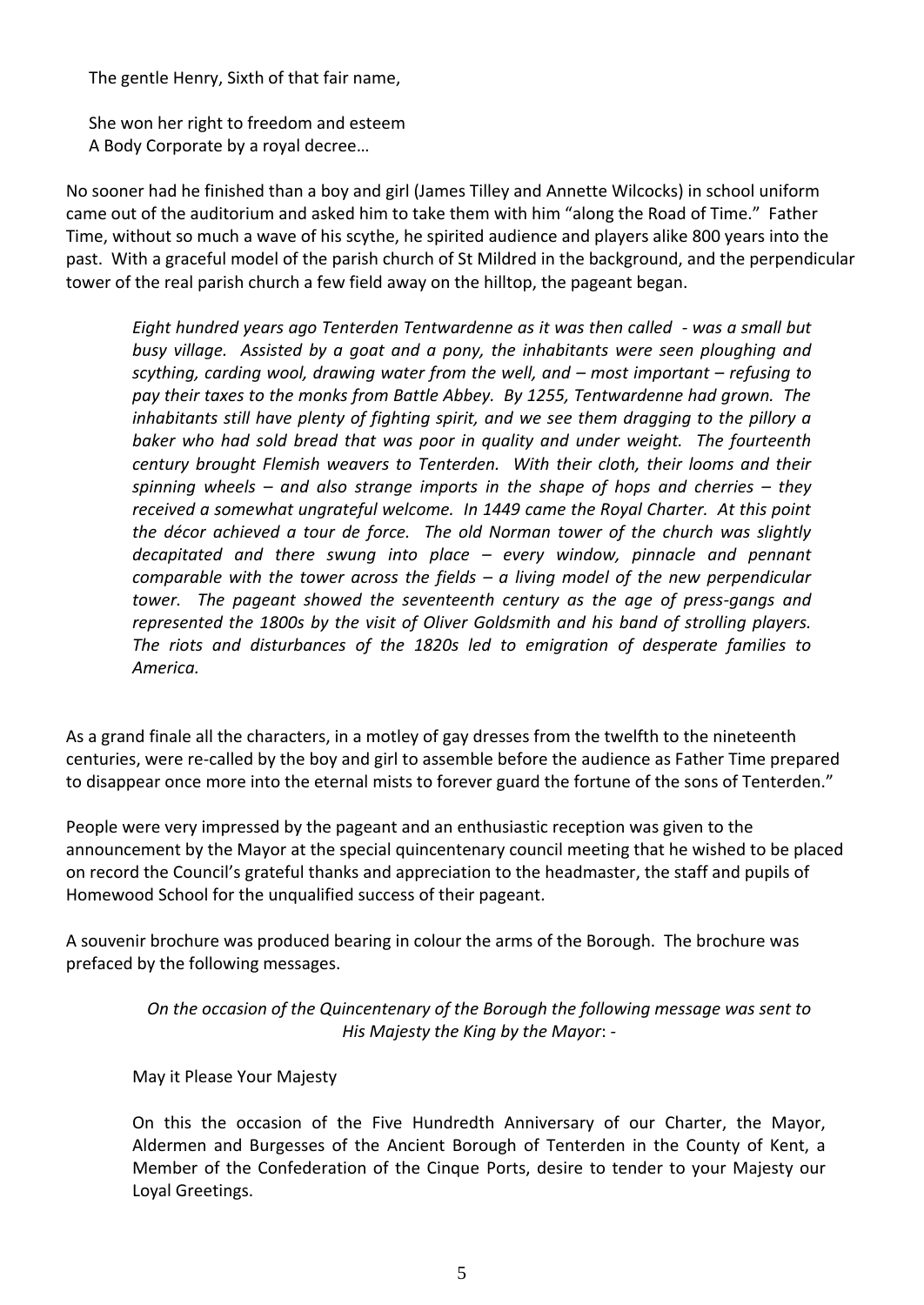We pray that Your Majesty, being restored once again in health, may together with Her Majesty the Queen long be preserved to reign over your loyal and dutiful subjects.

*The following reply has been received to this message*: -

I am commanded to send you, Mr Mayor, and to the Aldermen and Burgesses of Tenterden, the sincere thanks of the King for the kind message of loyal greetings and good wishes which you have sent on the occasion of the Quincentenary of your Charter of Incorporation.

His Majesty congratulates your Borough on the completion on August 1st of five hundred years unbroken existence as a municipality and on the preservation of your ancient rights and privileges.

The King sends to you, Mr Mayor, on this notable occasion his best wishes for the health and prosperity of the inhabitants of Tenterden

#### *Private Secretary*

On 12 August 1949 the Kent & Sussex Courier produced a souvenir supplement given free to Tenterden readers. The supplement printed messages from the Mayor of Tenterden, Cllr Stanley J Day who at 38 years of age is one of the youngest men to hold the office, and Mr E P Smith the Ashford MP.

#### *From the Mayor, Councillor Stanley Day*

On this, the occasion of the Quincentenary Celebrations of the ancient Borough of Tenterden, I accept gladly the opportunity, made possible by the courtesy of the Editor of the "Kent and Sussex Courier", to extend the warmest welcome to all our visitors.

During the 500 years of our incorporation as a municipality, it has oft-times been difficult in the extreme to preserve intact those rights and privileges granted and confirmed by Royal Charter. Today we are threatened with the loss of our Courts of Quarter Session, the services of our Recorder, and many of our powers of local government. We intend to resist such attempts to deprive us of our age-old rights by all legal and constitutional means.

In conclusion, I feel assured that those of you who are able to come and join with us in our days of rejoicing will agree that, in the Borough of Tenterden, we have a heritage far beyond price, and one for which we must be prepared to fight to the end.

*Mayor's Parlour Town Hall Tenterden*

#### *From Mr E P Smith, MP for Ashford Division*

My most affectionate congratulations to my home Borough of Tenterden on the 500th Anniversary of the grant of its first Charter of Incorporation! However much Time speeds, may Tenterden stay!

*House of Commons*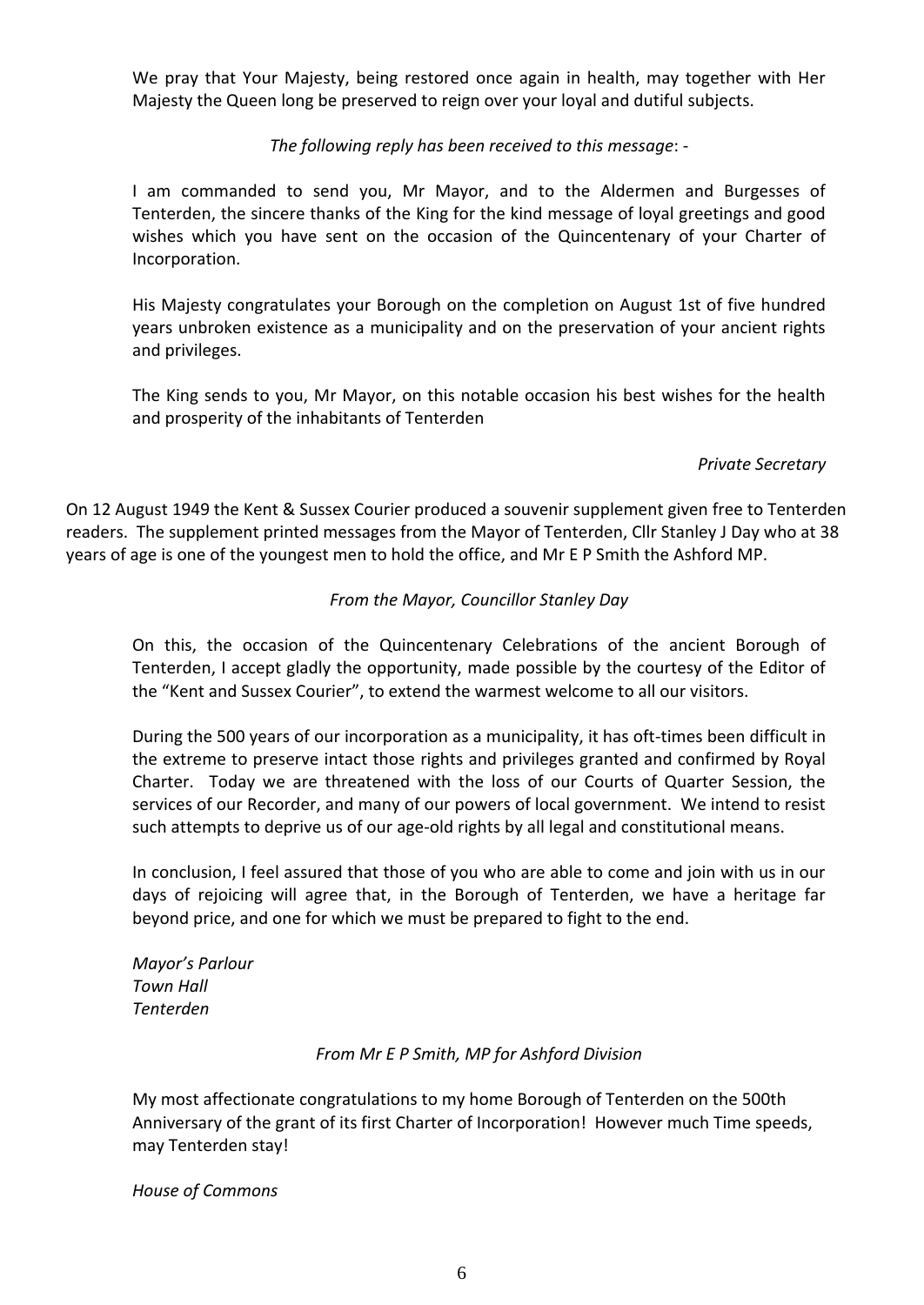Copies of the Charters of Incorporation granted in 1449 by King Henry Vl, and by Queen Elizabeth in 1600 were produced at a special meeting of Tenterden Borough Council, called by the Mayor on 1 August, exactly 500 years to the day after the town had received its first Royal favour. The meeting attended by many members of the public was broadcast into the be-flagged street outside the Town Hall. The Mayor in scarlet robes and gold chain of office moved resolutions to the effect that:

The council should place on record the attainment on that 1st day of August 1949 of five hundred years of uninterrupted existence as a municipality; that it was mindful of some 248 Mayors and Bailiffs who had over that period discharged their duties of office with diligence, impartiality and sincerity; also of those elected members who had in the past rendered memorable and valuable service as aldermen and councillors.

That the council was aware of the danger which confronted its continued existence as a Borough by reason of impending legislation – for example, the Justice of the Peace Bill, which purposes to dispense with all separate Commissions of the Peace except in the case of counties and county boroughs. Whilst the activities of the Boundary Commission had been terminated, the council was fully alive to the trend of modern legislation, which was in favour of placing responsible local government in the hands of larger authorities, and pledged itself to use all possible measures to maintain the continued existence of the Borough, with all adequate local government powers and services as may be possible, for the betterment and enjoyment of the inhabitants.

That the council should place on record its appreciation of the faithful service rendered by the past and present permanent officials of the Borough.

Wondering what it was like in Tenterden that day in August 500 years ago before, the Mayor spoke of the tremendous debt the present inhabitants owed to their predecessors, whose efforts had made the borough what it was today. They had a good heritage and would do well to maintain it. Amid applause, the Mayor declared "We shall fight tooth and nail to maintain those rights and privileges granted to us in the past". Seconding the resolutions, the senior alderman, Ald J M Diggle referred to the 248 Mayors and Bailiffs who had held office during the past 500 years. He had known 25 of them, which number might be considered a fair sample, and everyone had a main characteristic – that of doing his level best in the situation in which they found himself. Of the present council, he said "We are the corporation for the time being, but we die, and the corporation does not. However, they could be sure their forebears had their difficulties, and if they had not had them the municipality of Tenterden would not be in existence today. The Deputy Mayor, Cr F G Bourne, paid tribute to the present mayor and said he was proud at this important period they had one of the youngest mayors for many years. The time had come for Youth to take its fair share in the government of the borough. The senior councillor, Cr A J Wright, as the chairman dealing with the new boundary proposals, had something to say about the recent threat to the borough's independence. They had arrived at what might be called the interregnum or, perhaps, an armistice, for there were still those who did not believe in anything small, or that anything small could be efficient. As Chairman of the Publicity Committee for the celebrations, Mr W E Judge handed to the Mayor copies of the souvenir brochure and then members of the council were called upon to receive a signed copy from the Mayor. Everyone was asked to stand when the letter from the King's Private Secretary was read. The Town Clerk, Mr Ivo T Emberson, read extracts, couched in involved legal phraseology, from the exemplification of the 1600 charter granted by William III. The Mayor voiced his appreciation of Mr Emberson's valuable help to himself and every mayor during the 25 years he had been Town Clerk. He had received his instruction from members of the Munn-Mace family, who had held the office for 100 years. It was pointed out that Mr Emberson had never been off for a single day's illness in the whole of his 37 years with the council. The Mayor also paid tribute to the excellent service of Mr Gilbert Turner (surveyor and sanitary inspector since 1936,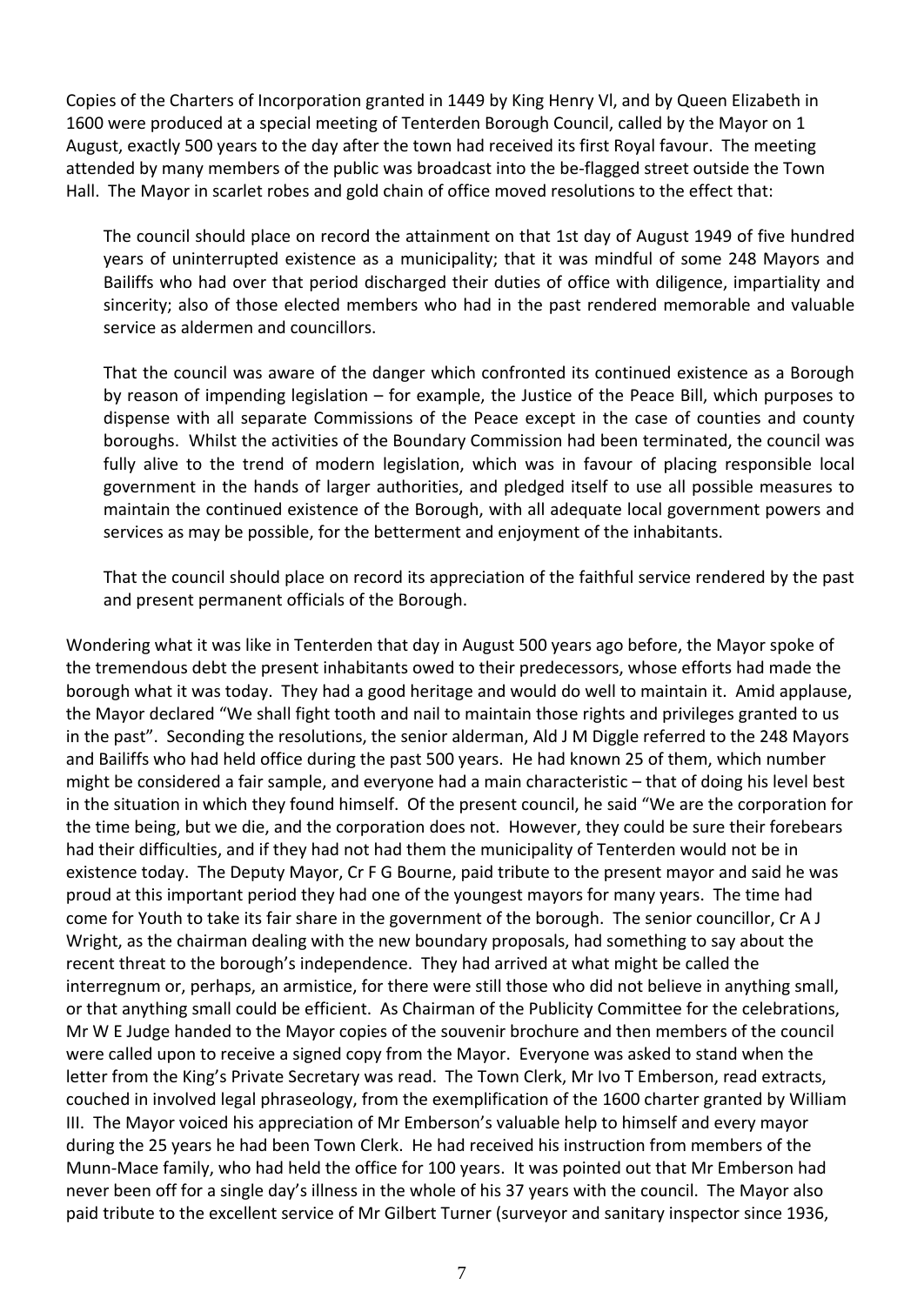and before that, sanitary inspector from 1914, whose father had been surveyor to the council before him) and Mr Harold Millen (the Town Clerk's assistant) who had been with the council before and since the last war. After the meeting, the Mayor and Mayoress informally received members of the council and friends in the Mayor's Parlour.

Mayors from the Cinque Ports and many other distinguished personalities, including the Lord Lieutenant of Kent, Lord Cornwallis, were guests of the Mayor and Corporation at a Civic Luncheon on the Thursday (4 August). The long tables set up in a marquee on the recreation ground were brightly decorated with flowers arranged by members of the horticultural society. In a humorous speech LT-General Sir Henry Pownall, KCB KBE CB DSO MC now retired, and living at Wittersham, proposed the toast to the Mayor and Corporation. As a soldier he had been interested in the military history of Kent and he traced events from the invasion of Julius Caesar to the threat of invasion in the late war. Coming to the subject of his toast, he told how he had seen, since leaving the army, something of the spirit of voluntary service endemic in the people of this country. "There is no more important and active form of voluntary service than that of the local administration", he said, and later amid applause "That spirit of service is exemplified by your Mayor and Borough Council". The gratitude of all the citizens should be extended to them for their unpaid work. They were subject to criticism and did not often get thanks. Before replying, the Mayor (Cr S J Day) read a telegram from the High Sheriff of Kent, which said "Kent very proud of Tenterden and its grand score of 500. May your team ever flourish!" The Mayor said that he could imagine there were many who would have liked his opportunity of replying to the toast, but he could think of no one more proud to do so. Of all the guests there he especially wished to thank Lord and Lady Cornwallis who had both arrived back from Canada in late July, and, asked at the last moment, had been determined to attend despite missing Ladies' Day at Canterbury Cricket Week. He went on: "Today in Tenterden we are very proud of our town, and of the fact that we are no longer a child. We have since Monday, arrived at the age when at least we can be looked upon as a youth compared with the other boroughs."

After speaking of the achievement of it people through the years, the Mayor continued: "Tenterden has moved on through the ages and has gone on from success to success." As a farmer himself (Pickhill Farm, Smallhythe Road), he spoke of Tenterden's chief industry, saying: "As long as agriculture flourishes, trade will flourish along side it." The Recorder of Tenterden (Mr Geoffrey Lawrence), who referred humorously of his imminent danger of being abolished as recorder, proposed "The Confederation of the Cinque Ports." He said the confederation did not consist of five ports, but many more, and some towns not ports at all. It was in fact a confederacy of all of the most important towns in the South Eastern area. They were honouring not an active confederation, but a great tradition, and a valuable one today, when anything old was liable to extinction. Mayor of the premier Cinque Port, Hastings, Cr J D Cooper, said his town was proud to be associated with Tenterden, which he described as a typical English country town. A welcome to the guests was voiced by Ald J Macrae Diggle, who was, he said, like most of the entire population in Tenterden, bursting with pride on the occasion. In reply, Lord Cornwallis recalled that the first speech he ever made in Tenterden was under the chairmanship of Ald Diggle. In addition he and his wife had very personal reasons for wishing to be present. "Stanley Day happens to be a member of another family, which used to be known as the Linton Estate. I hope you are as grateful as I am proud that the Linton Estate has sent you your Mayor for the 500th anniversary." Lord Cornwallis recalled a visit he made to Tenterden during the threat of invasion in the late world war, and revealed that one Sunday morning he came with the question: "Can you flood Romney Marsh in 24 hours?" He never heard anyone complain, or say it was impossible, and he had realized then that true men were still bred in and about Tenterden. Referring to the town, Lord Cornwallis ended: " I hope it will not be spoilt, and that it will be just the same 500 years from now." Also replying to the guests, Mr E P Smith, MP for the Ashford Division, remarked that it struck him as a little odd that he should be considered a visitor, when he had always regarded himself as a citizen. His mind went back to the days of 1935 when he had produced a pageant in the borough to honour the Silver Jubilee of King George V.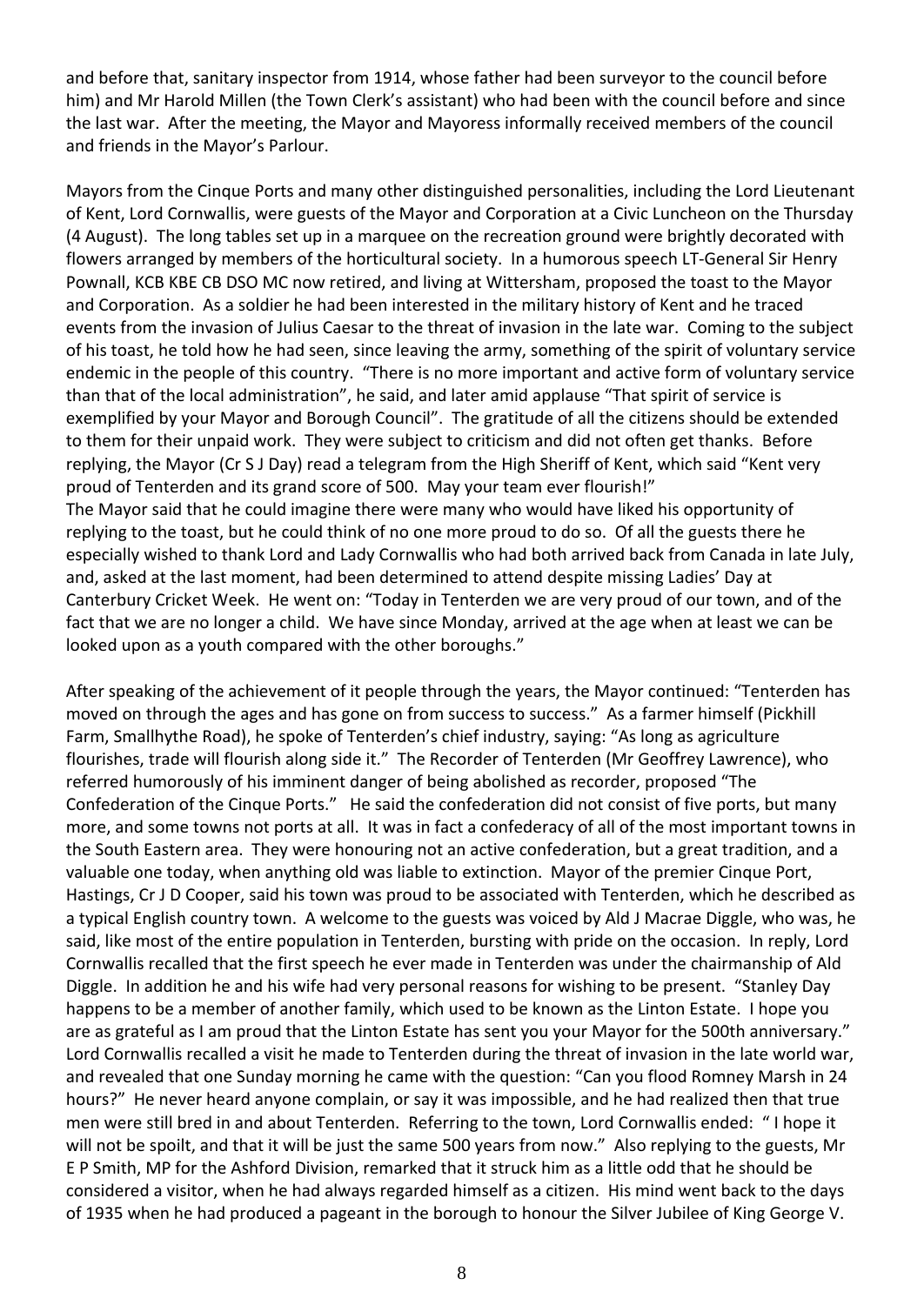Remembering how he had written the incidents of the past, he could see how intimately English history was bound up with the town of Tenterden. But "Old things should not be valued simply because they are old: but because of what they enshrine. Here in your lovely town you have a veritable crystallization of English history, of which we are proud, and which we hope we shall always be able to be proud." Among the guests were Sir Harold and Lady Campbell, Major C E Pym (Chairman of the Kent County Council), Major J F Ferguson (Chief Constable of Kent) and Mrs Ferguson, and His Honour Judge A F Clements.

During the week there were dances in new and old styles, cricket matches, grass-track racing, a fancydress parade, an entertainment for old people, pony show, a goal-running competition, a bonfire and firework display.

# Visit of Queen Elizabeth on Thursday 29 June 1950

After visiting Cranbrook, Benenden School, Benenden village and Benenden Sanatorium the Queen visited Tenterden on her way back to London. On her way the unusual sign at Castleton's Oak, which shows a man sitting on his coffin, amused the Queen. Soon the impressive tower of Tenterden Church stood out on the skyline as she passed down Goods Hill. Before the Queen reached the town she went to Strood House, the Rolvenden home of Sir Harold Campbell, Equerry to the King since 1937, for a brief rest. Later, as she drove up Tenterden's broad, tree shaded High Street, with its spacious grass verges; the Queen was able to admire the quiet dignity of the old Wealden market town. Her car stopped at the 18th-century Town Hall. The Mayor, Alderman Stanley J Day and the Mayoress, Mrs Day, were presented to the Queen. Then the Mayor's 10 years old daughter, Dawn day, presented to Her Majesty, a large basket of Kent cherries, which had been gathered that morning. After she had accepted the cherries, the Mayor presented members of the Corporation, who were in their robes, to Her Majesty. Her Majesty admired the fine old Town Hall, which was beautifully garlanded with roses. Leaving Tenterden with its cheering crowds the Queen passed through St Michaels and Biddenden. When the Queen had gone Lord and Lady Cornwallis joined the reception in the Town Hall, when, the Mayor, in a brief speech, proposed the Queen's health and said it had been a great day in the history of Tenterden.

# Festival of Britain 1951

This was a celebration held in the United Kingdom of the centenary of the Great Exhibition of 1851. Many cities and towns took part in the Festival. Celebrations were held in Tenterden between Sunday 2 July and Saturday 4 August. Shopkeepers and residents made the town really attractive with special window displays and window boxes full of flowers. Beautiful grounds and gardens open to the public include those of Hales Place (Major J S Robson) and Plummer House (Mrs T H E Taylor Jones). After dark, the floodlighting of the Parish Church, St Michaels Church and East Cross Gardens made a fine spectacle.

Alan Delgado (14 Bryanston Street, Portman Square, London W1) of literary fame was appointed organiser with a committee headed by Stanley J Day and consisting of Nigel Balchin, C Bourne, Richard Church, John Gielgud, Col B L Hooper, F C Hooper, Mrs F C Hooper, W S Hudson, Dr R E McLaren, Sir Francis Meynell, The Hon Harold Nicolson, J Rex Pearson, Major J S Robson, Miss V Sackville West, Mrs F L Winser, Ivo T Emberson (Hon Secretary) and R H Pepler (Hon Treasurer).

A united service at St Mildreds Parish Church on the Sunday (22 July) preceded the opening by the celebrated actress Dame Edith Evans. The service was conducted by the vicar, the Rev C S W Marcon, assisted by the Rev E C Griffith (Baptist Minister) and the Rev C O Hunswick (Methodist Minister), and attended by the Mayor (Cllr A J Wright) who was joined by the Mayor of Rye (Cllr R A Prebble), the Cinque port of which Tenterden is a limb, members of the Town Council, and Mr W F Deedes, M P for Ashford, and Mrs Deedes. A heavy storm with thunder and lightning reached its height as the service was in progress and heavy rain fell as the Mayoral procession walked from the church to the Town Hall.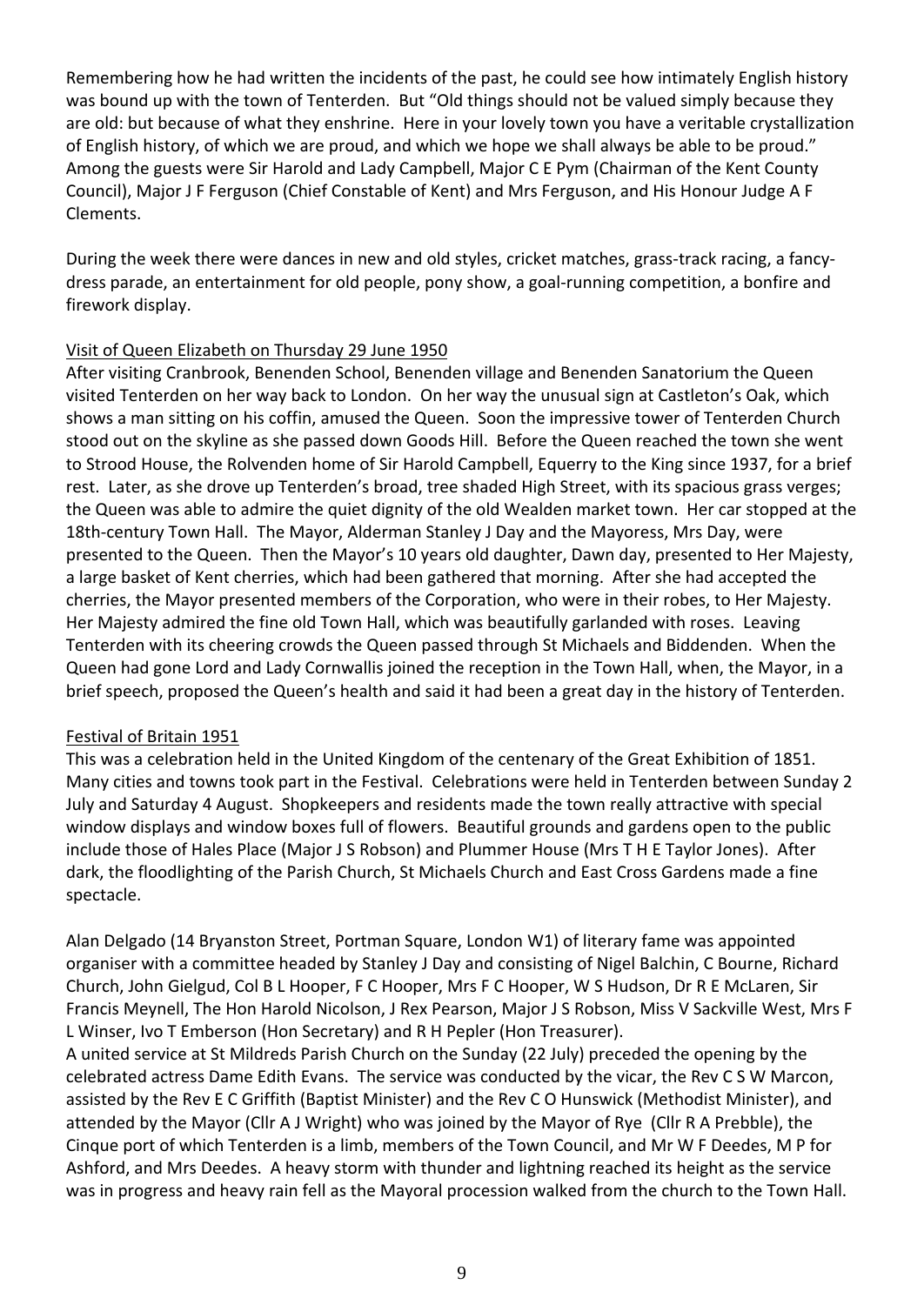Here the Mayor introduced Dame Edith Evans and welcomed the Mayor of Rye and the many visitors. Throughout the country, he said, the theme of the Festival of Britain was development. Tenterden had something unique through its relation to the earliest printing trade in England founded by the renowned William Caxton. Dame Edith, wearing the scarlet robes of an Honorary Doctor of Literature of Cambridge University, greeted the "Lovely County of Kent and rising from it her stalwart sons". She said that she was born in Westminster where Caxton once worked and described the Festival and its accompanying book exhibition (in the Town Hall) as an example of the fruit of Caxton's work. Caxton was born in the Weald and no one seemed to argue when Tenterden was claimed as his birthplace. Proposing a vote of thanks to Dame Edith, Cllr Stanley Day spoke of all she had done for literature and the stage and claimed that Tenterden would continue to claim William Caxton until others could prove otherwise. The large numbers of guests were afterwards entertained to tea in a marquee on the recreation ground.

The book exhibition included a series of exhibits of the Caxton Deeds, lent by Viscount Kemsley, which cover the period 1420-1467. Books printed by Caxton on show included "The Canterbury Tales" and there were other books from famous presses throughout the ages together with displays of bookbinding, repairs of vellum manuscripts and the process of binding. As a background to this exhibition there was a display of printing and typography showing material used for the reproduction of illustrations by letterpress, lithography and photogravure together with presses and machines from the 15th to the 20th century. In conjunction with this exhibition, which was associated with the National Book League, prominent authors gave talks. These included Victoria Sackville West ("Gardening in England"), Sir Francis Meynell ("How to look at a Book"), Harold Nicolson ("Old and New Diplomacy"), Richard Church and Compton Mackenzie.

On Monday (23 July) the Mayor opened an exhibition of craftsmanship organised by Tenterden Trades Council in the Drill Hall (now St Mildreds Hall). More than 300 entries were received from children and the woodwork, metal work and needlework exhibits were judged to be of a high quality. Monday also saw the lighter side of the festival when a comic cricket match between Smallhythe Ladies' Cricket Club and the "Those were the Days" Old-Time Dancing Club. The Mayor bowled the first ball. The ladies wore oddly assorted men's garments and their male opponents were in ladies' evening dress. One member, M Burbridge, displayed great sacrifice by shaving off his moustache in order to look the part. With the Mayor was Mrs S Day, president of the Smallhythe Ladies' Cricket Club and who is acting as mayoress during the Festival. The large crowd who watched the game contributed £4 towards the comforts of patients in West View Hospital. Afterwards both teams paraded through the town. The Ladies, who made 62 triumphed over their rivals who replied with 43.

The first serious sporting event of the Festival occurred on Wednesday (25 July) when Tenterden Cricket Club entertained Nigel Balchin's X1 of authors and publishers at Morghew Park. Tenterden batted first and declared on 165-8 (K Goodall 76, W A R Collins 6-74)) and then dismissed the Balchin's X1 (W A R Collins 72 not out, D W J Packham 3-18) for 122 to win by 35 runs. The Tenterden team was K Goodall, G Bassett-Smith, S Head, A D Field, Rev C S W Marcon, E List, W Holdstock, T Jenner, V Packham, A Jenner and D W J Packham. At Homewood County Secondary School on Wednesday local schools combined in choral singing, plays, physical training and dancing. On Saturday, Tenterden Football Club organised an athletics meeting in the Recreation Ground. Two of the outstanding achievements were the high jump of Ken Martin of 5ft 2ins and the long jump by Douglas Goldsmith of 19ft 3ins. J Hutchins' win in the mile race was also notable. The prizes were presented by Mrs Stanley Day and the Mayor expressed the appreciation of the borough to the Football Club in making the event such a success. There was also a large one-day camp organised by Scouts and Guides, concluding with a campfire sing song.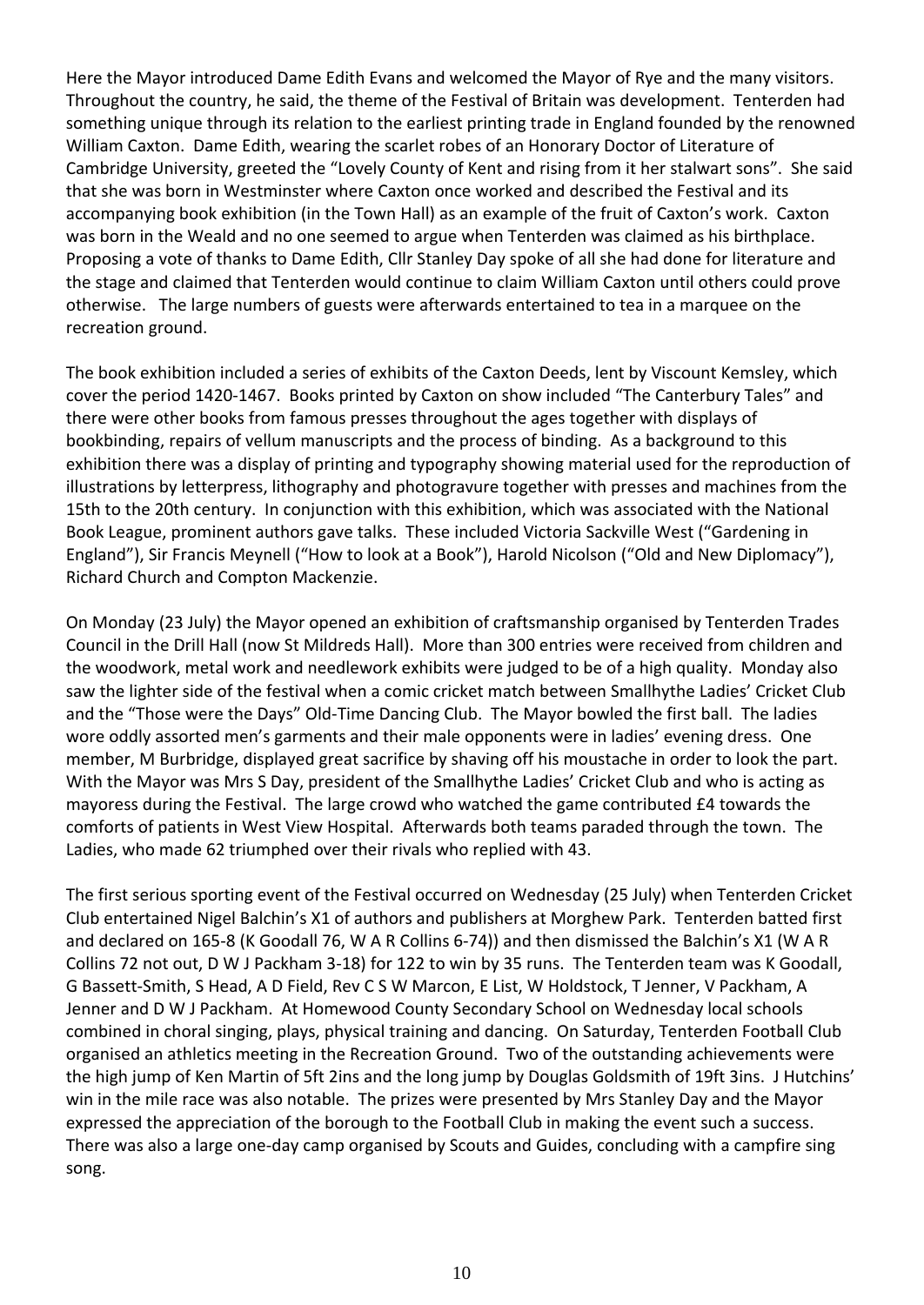On the second Monday of the festival the Trades Council sponsored an exhibition of craftsmanship at the Drill Hall and this continued throughout the week. Then on the Wednesday a four day agricultural, horticultural and produce show was staged in a huge marquee in the Recreation Ground. The show displayed a comprehensive picture of the products for which the area is noted. There were exhibits, amongst others, by the National Farmers Union, Tenterden Young Farmer's Club, Tenterden Horticultural Society and the Tenterden and Smallhythe Women's Institutes. During the afternoon many children enjoyed an open sports meting in the Recreation Ground with prizes being given to winners and losers alike. Also the Caxton Tableau – Tenterden's entry in the Canterbury procession the next day (2 August) – toured the town. The arrival of the tableau at the Recreation Ground caused a temporary halt to the sports as the lorry on which it was staged came slowly through the entrance gates and halted before a small dais where the Mayor was waiting to receive it. Welcoming the tableau, Cllr Wright expressed the thanks that were due to those taking part for a wonderful effort. The tableau was, he said Tenterden's contribution to the Canterbury procession entitled the 'Life and History of the East Kent Towns'. He particularly thanked Miss Maud Gibson, who had devised and organised the tableau. Proposing thanks to the Mayor, Mr Robert Coombs presented him with a parchment scroll record and memento of the occasion. The tableau represented Caxton sitting at his press with his assistants, the scene being completed by the King and Queen with Knights, ladies and other figures of the period. Particularly appropriate, perhaps, was the fact that the part of the 'Father of Printing' was taken by a well-known local printer, Mr Walter Thomson. Others taking part in the tableau were Gilbert Turner (Borough Surveyor), as the printer's assistant, and Robert Orpin and Peter Ralph as "printer's devils". Hugh Willsher took the role of Edward 1V with Judy Taylor as his Queen, while Nicholas Day and Roger Lambkin appeared as Prince Edward and prince Richard, the Princes in the Tower. Elizabeth Ann Coombs played Princess Elizabeth with Duncan Courtenay and Mona Warwick a gentleman and lady-inwaiting. The Rev C S W Marcon (Vicar of Tenterden) portrayed a monk, while Rollo Burtenshaw, Don Fuggle and David Stanger completed the tableau as soldiers in armour.

The end of the second week saw a horse show and gymkhana at Hales Place on the Thursday followed by a motorcycle and gymnastic display on the Saturday. Saturday evening saw the closure of the fortnight with a grand fireworks display in the Recreation Ground.

During the celebrations the Mayor, Cllr A J Wright, unveiled a new inn sign at the south end of the High Street where the inn known for generations as the Black Horse now becomes the William Caxton. The new sign was later featured by Messrs Whitbread in their series of inn signs was designed by Violet Rutter. It was based on a woodcut of King Canute learning chess from "The Philosopher" in "The Game and Plays of the Chesse" printed in 1474 which is perhaps Caxton's most famous production. Before unveiling the sign, the Mayor said the town had been taken to task for claiming that it was the birthplace of Caxton. Actually, it had never done so; it had only claimed that Tenterden had been closely associated with Caxton. Mr J Marchant, Managing Director of Frederick Leney & Sons Ltd, owners of the inn, said that they were glad to continue a tradition of honouring names of famous men by making them the subject of their inn signs. At an informal luncheon, Mr W F Deedes MP, congratulated the brewers on improving the appearance of the High Street which was of interest of many outside Kent. Those present included Richard Church, the author, and Mr Alan Delgardo, who is organizing the Tenterden Festival.

# Coronation of Queen Elizabeth II on Tuesday 2 June 1953

Robert Coombs headed a coronation Committee, which devised an interesting programme. Many of the town buildings and houses were decorated. On the morning of Coronation Day the sound broadcast of the Coronation Service in the Abbey was heard at St Mildreds, whilst some people were able to watch on black and white television sets that were just starting to be seen in homes. In southeast England, Coronation Day was cold and wet. Slight modifications had to be made to the programme. The local Motor Cycle Club did manage to hold a gymkhana as arranged. There were over 100 entries for the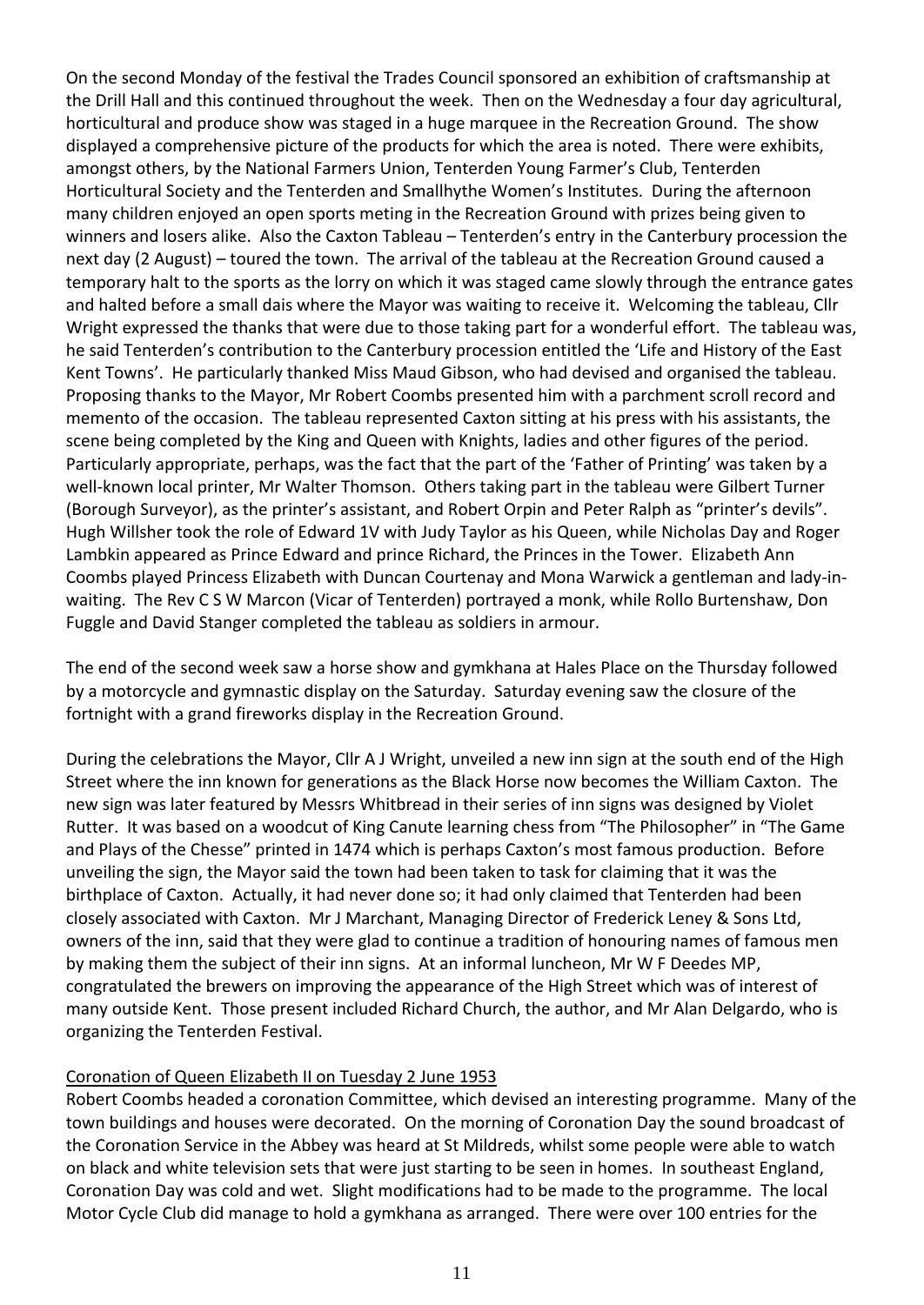children's fancy dress parade, which was switched to the Town Hall. The judges were Mrs Stanley Day and Mr and Mrs J M Stowting. Miss A Singleton (Headmistress of Penderel School) and Miss E H Judge (Headmistress of the British School) arranged the display. A display of progressional dancing, arranged by Mr and Mrs G Freeland, also went on and music during the evening was provided by 305 Squadron (Ashford, Kent) ATC Band. Dressed in his robes of a Baron of the Cinque Ports, the Mayor (Cllr Stanley J Day) spoke to the crowd in the recreation ground about the coronation ceremony. At about 10 p.m., the day ended with fireworks and a huge bonfire in the recreation ground.

The gymkhana and children's sports that were to have been held on Wednesday afternoon were postponed. The children's tea was held in the Town Hall and Woolpack Garage and about 600 children, including many from Smallhythe and St Michaels attended. The tea – for which 2000 cakes were givenwas arranged by Mrs F N Pass, Tenterden Centre organiser of the WVS, helped by Mrs N Goldsmith and about 60 others. On Tuesday and Wednesday at the C of E School, there was a display of paintings, essays and poems that were the best efforts in a children's competition. The Mayor presented the prizes at the children's tea.

The Mayor wrote the following in Tenterden Church Magazine.

"On Tuesday 2 June 1953, Queen Elizabeth II was crowned, or perhaps it would be better to say. HALLOWED in the sight of GOD and her peoples. You sent me, as a Baron of the Cinque Ports, to represent Tenterden at this Coronation Ceremony at which I took a very small part, but nevertheless a very honoured and privileged one, of accepting the Standard of Ceylon, as the Queen's Procession moved up the Nave into the actual Coronation Theatre. To write about the whole ceremony would take up far too much space here and therefore I will confine my few remarks to the part that the Barons of the Cinque Ports played.

Firstly then, after we had been informed of the part we were going to take, we were summoned to a rehearsal in the Abbey and after being welcomed by the Earl Marshal we were placed under the care of Sir George Bellow (Garter Principle King of Arms) who instructed us on receiving the Banners from the twelve Standard Bearers. My particular job was to stand in the Nave – on the left hand side looking up – and when the Queen's Procession came up the Nave, I looked out for the High Commissioner for Ceylon and when he approached me I took a place forward, bowed, and received the Standard which I was responsible for during the whole of the Ceremony in the Abbey. When the Service was over the Barons took up their position in the Nave, on the opposite side to that on which we had been when the Procession went in, and as the Queen's Procession came down the Nave and when the Commissioner for Ceylon was almost opposite me I took a place forward, bowed, and returned the Standard. For this little Ceremony we had three rehearsals, including the Dress Rehearsal on 29 May.

On 2 June we got up at 5 a.m. had breakfast and got into our six 'Daimler Hire Cars' at 6.30 a.m., at 7 a.m. we took up our position in the Nave which was next and either side of the Screen. From then on it was just a wonderful sight and we saw Peers, Peeresses, High Ranking Officers and many others, just coming into the Abbey in their twos and threes, some very much aware of their position, some serious, some smiling, some walking very slowly and with great dignity, some hurrying as if they did not wish to be seen, all this went on until 8.30 a.m. At 8.50 a.m. we had the magnificent sight of six Processions moving past us at intervals, after that the Nave was brushed and cleaned by a squadron of cleaners, and then a great silence, followed by a fan-fare of trumpets, and the Queen's Procession had commenced its progress from the Annex, up the Nave, and into the Coronation Theatre. After that the Service, which we could not see but which we heard and were able to take part in, and then again all the Processions coming out and past us down the Nave. A truly wonderful sight that cannot be described but you will appreciate when you see the splendid colour on the film. Quite apart from the lovely Service, the beautiful singing, the breath-taking spectacle of a lovely and regal Queen, and the colour, the thing that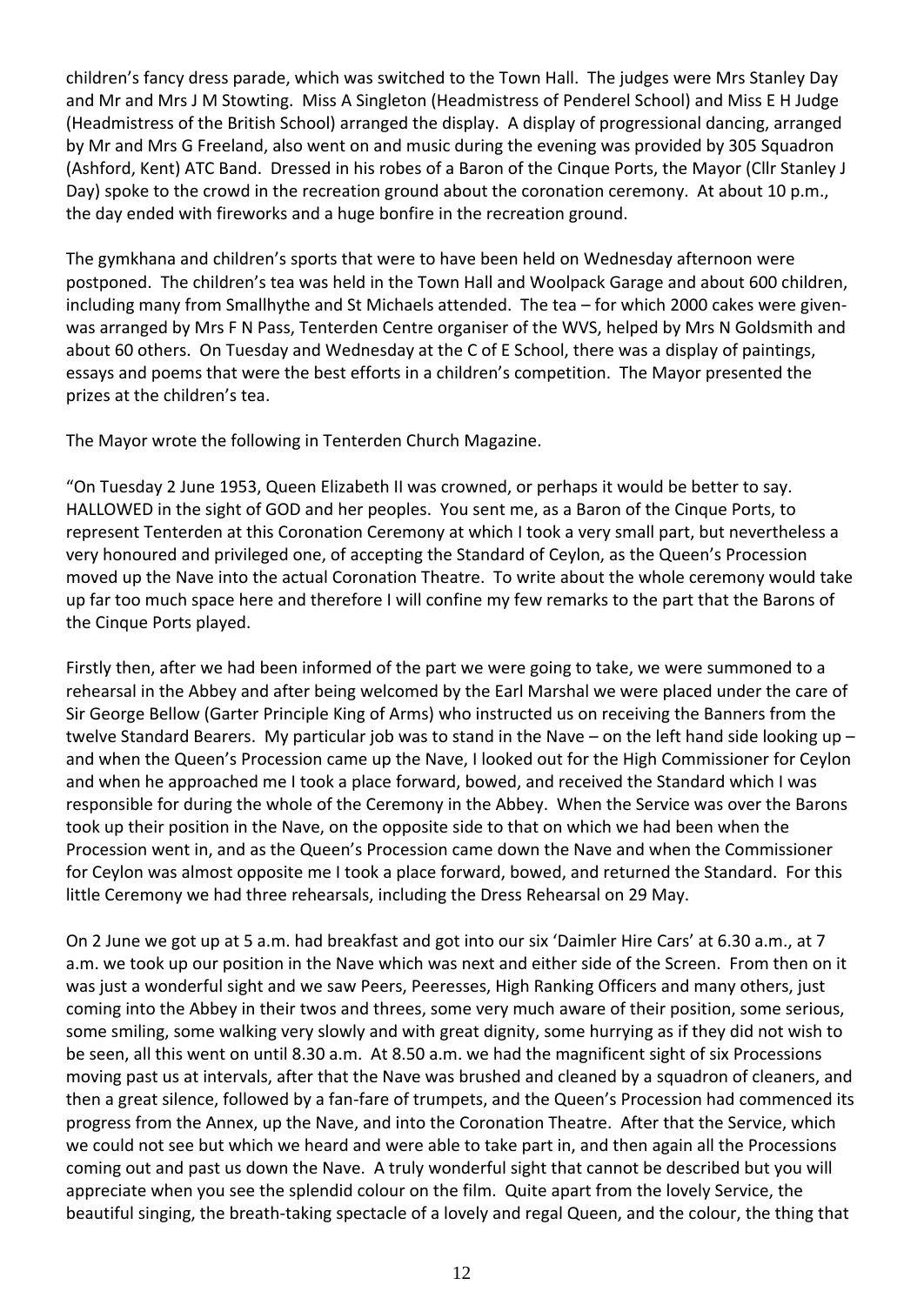so much impressed me was the wonderful organization! – everything was coordinated into a perfect piece of timing, even down to the cleaners, nothing was hurried and everyone knew where they should be and what they had to do. The manner in which we were got from the Abbey, refreshed, cars found for us, and taken back to our hotel without any fuss or bother, all reflects the highest possible credit on the Earl marshal, and I feel perfectly certain that the highest possible congratulations are due to the Gold Stick Officers, for the manner in which they did their job.

When we got back to our Hotel at 4 p.m. I met an American Lady and gentleman who had just come from their seats in Whitehall, very tired and wet through. They told me that they had only arrived in this country on 1 June and were due to stay four weeks in England, but the Coronation had impressed them so much that they wished all their heart that they could return to the USA 'straightaway' as the whole thing had been so wonderful, so tremendous, so impressive that they could not wait to tell their friends all about it. Personally I felt the same and I wanted to leave the Hotel 'straight away' because I wanted to tell my friends in Tenterden what a wonderful sight I had been privileged to witness. I was proud and glad that I had been able to witness one of the traditions of England which makes us the envy of the World."

In the same edition of the Tenterden Church Magazine, Mrs Higginbotham of Ratsbury, Smallhythe Road, wrote of her experiences 'from the pavement' in London.

She writes: "The huddled thousands on the footpaths of the Mall did not lack entertainment. 'Tomorrow's Piper' was on sale before midnight. At about 1 a.m. came a newsboy calling 'Everest conquered'. The disconsolate seller of morning papers returned crying sardonically 'Churchill swims the Channel – but I don't suppose anyone minds'. He got his laugh and Hilary a hearty cheer. The new Elizabethan era had begun.

At 3 a.m. we stood to enable other thousand to join us, and hours later the BBC loudspeakers awoke to tell us how we had slept. From then on we hardly had a dull moment. Grey toppers and picture hats, mackintoshes and fur coats, on their way to expensive seats intermingled with such sights as a small cockney buffoon in a pantomime admiral's uniform until the arrival of Police and Guards to line the route. Then followed the separate processions of Abbey guests, each more spectacular than the last, culminating in that incredible, uplifting moment when the Queen herself – supremely lovely in her fairy tale coach – passed slowly by, creating an effect on all who saw her quite impossible to describe in words.

Weariness and discomfort forgotten, we listened in reverent stillness to the Abbey service. Some sang parts from the full score; practically all had or shared a printed form of service, and in our thousands we joined in the hymns and prayers, and stood for the crowning. The return procession took an hour to pass, and as the golden coach again approached with our crowned Queen – and the Duke of Edinburgh quiet but pleased and proud at her side – the crowded pavements took up a rhythmic chant which drowned the marching bands and must surely have echoed even in Tenterden – 'God … Save … the Queen! God … Save … the Queen!"

# Silver Jubilee 1977

Tenterden celebrated the Jubilee with a Celebration Week from 4 June to 11 June. Thousands lined the length of Tenterden High Street on Tuesday to see the Jubilee Procession and hear the loyal address by town mayor Cr Hugh Roberts. The procession, with decorated floats led by the Crawley Youth Band and Majorettes, was the climax to the town's weeklong jubilee celebrations, which began on Saturday (4 June) with a flower festival, bell ringing and Morris Dancing. On Sunday, the Vicar of Tenterden, the Rev Ewart Roberts, conducted an open air civic service on the Recreation Ground where on Monday there were was sports and a disco followed by the lighting of the town's beacon. An Elizabethan Fair on the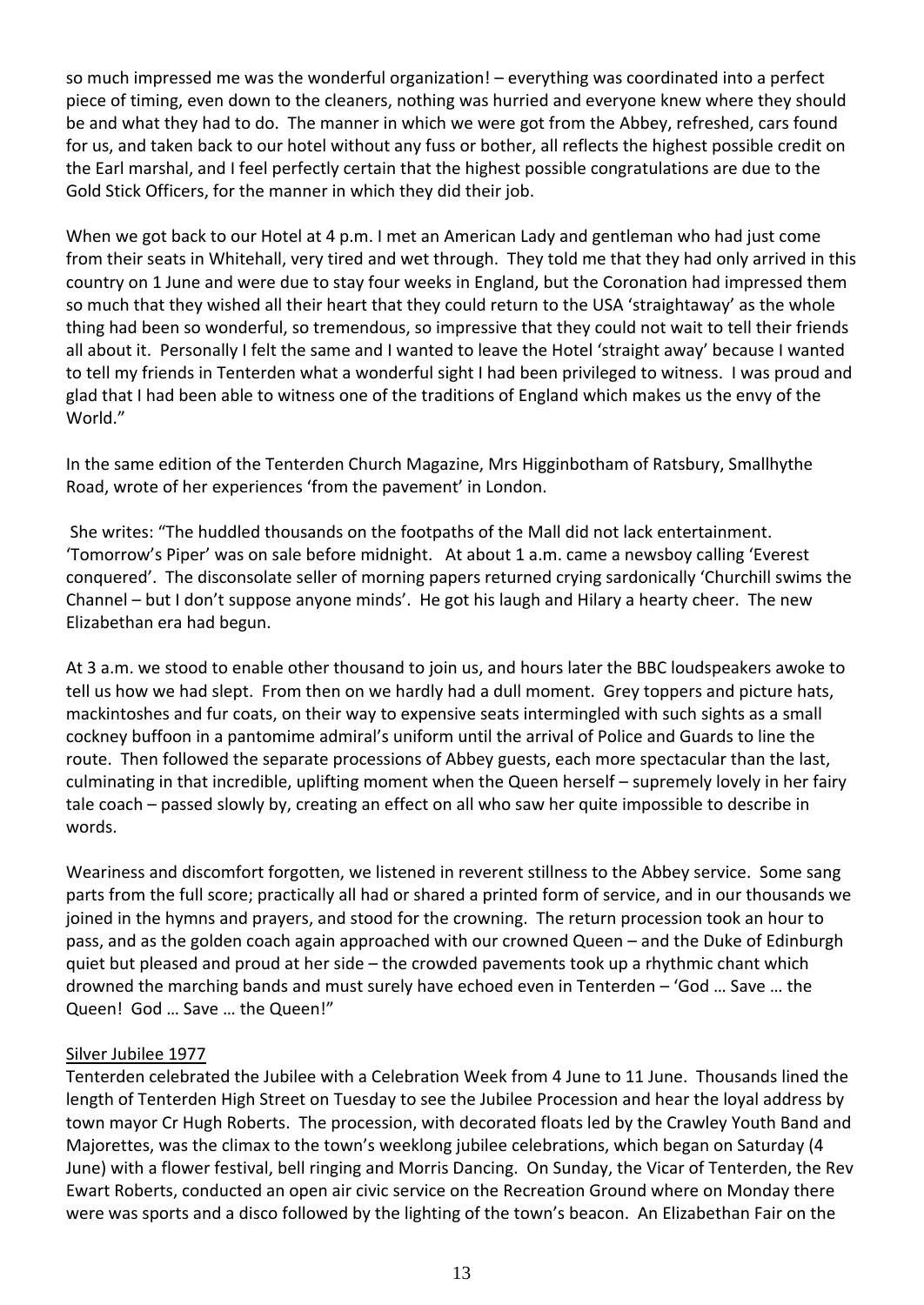Greens began Tuesday' celebrations, with representatives of local organizations, dressed in period costume, manning the stalls. The crowds then gathered along the High Street and outside the Town Hall where the mayor and councillors assembled on the balcony to hear the loyal address sent by the town to Buckingham Palace. Mr Roberts read "May it please your loyal Majesty, we the Town Mayor and councillors of the town and Hundred of Tenterden, a member of the confederation of Cinque Ports, do humbly desire on behalf of the people of the town and hundred to tender your Majesty our most sincere and heartfelt congratulations on this, the year of her silver jubilee." The address was followed by the procession, considerably hampered by traffic on the A28 through the town, which had not been closed for the event. Prize for the overall winner went to St Michaels' School Association float – St Michaels" Silver Stories – depicting scenes from fairy tales. On Wednesday and Thursday, the Tenterden Operatic and Dramatic Society and the Choral Society staged a jubilee event in the Town Hall with excerpts from Merrie England. On Thursday the 2nd Battalion the Queen's Regiment Band performed on the recreation Ground, followed by Beating the Retreat in the High Street. The week ended with a special exhibition – "Hands across the Rother" – at the Museum, an exhibition by Ashford Adult Education Centre in the Town Hall and a Mayor's Celebration Ball at Homewood School on the Friday evening.

# Tenterden Museum 1977

The Tenterden Museum was opened on Saturday 9 April 1977, 49 years after the idea was first mooted. The key was ceremoniously turned in the door of the traditional Kent weatherboard building in Station Road by TV personality Donald Dougal, of Scene South-East, who described the museum as "most apt for the jubilee year." He was watched by a large crowd, including local MP Mr Keith Speed and his wife, the Mayor and Mayoress of Ashford, Cr and Mrs Harry Watts, the Mayor and Mayoress of Winchelsea, Mr and Mrs Donovan Cole, as well as the Town Mayor of Tenterden, Cr Hugh Roberts, who is also chairman of the Museum Association. Mr Roberts described the occasion as a great day for Tenterden – and for him personally, as the history of Tenterden is one of his great interests. Mr Roberts said the museum building was leased from Ashford Borough Council at a peppercorn rent, but money was needed to maintain it. The Tenterden Trust, the Tenterden and District Local History Society and the Tenterden Railway Company, with the blessing of the Town Council, had got together to form the museum association, which was responsible for running it.

# Tenterden Parish Church Octocentenary in 1980

In 1980 the Parish Church of St Mildred celebrated 800 years of existence. The present church was dedicated to St Mildred in 1180, but there has been a church on the same site from before 850 AD. In June 1978 the 800 was formed to prepare for a year of celebration. The idea was that Church and Town should come together in a joint celebration and raise urgently needed money for restoration of the church. During 1979 the Church was engaged in a considerable scheme of restoration that included weather vanes, the clock, the south roof of the nave, a new vestry in the tower space, new furniture and the decoration of the interior. All this cost upwards of £22,000. The many events that took place included the 800 exhibition in the church organised by Tenterden Museum in association with St Mildreds Church, the Mayor of Tenterden's 800 Charity Ball at Homewood School, performances of Robert Bolt's "A Man For All Seasons" in the Church by Tenterden Operatic and Dramatic Society, a visit by the Archbishop of Canterbury (Rt Rev Robert Runcie), Tenterden Carnival, a Flower Festival in the Church organised by Mrs Sarah Fletcher and visited by over 5,000 people, Rotary 800 Gala Day on August Bank Holiday Monday and 'The Tell Tenterden Campaign' in October.

The Carnival, which took place on Saturday 19 July, was organised by the Chamber of Trade with the help of other organizations and surprised everyone with its size and splendour. Many people lined the route as about thirty floats left the Recreation Ground in the late afternoon and took a route along Oaks Road, Beacon Oak Road, Ashford Road and the High Street to West Cross. One appropriate effort was by the Tenterden Wives, Mother's Union and Youth Groups showing the activities of St Mildreds with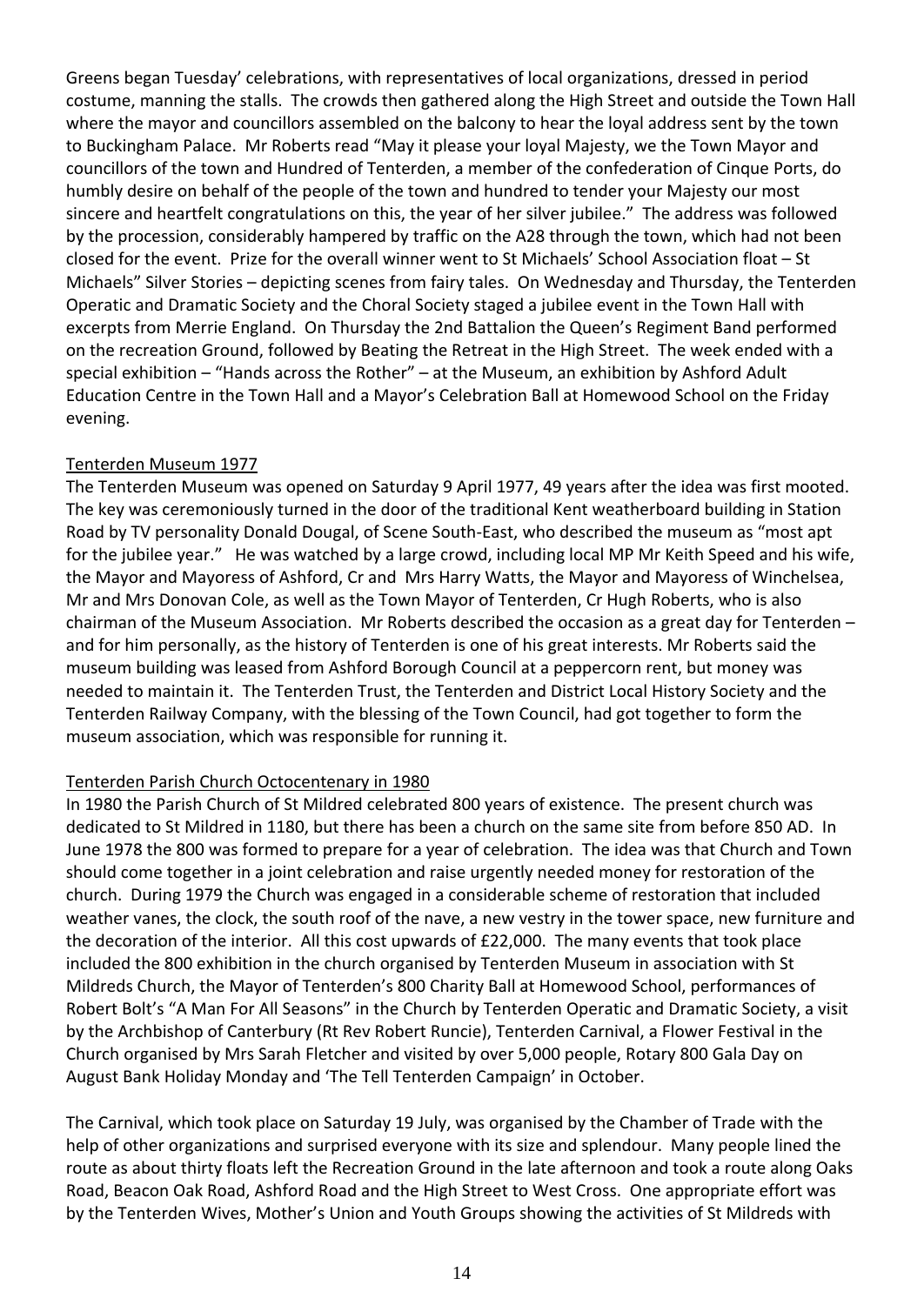solicitor Mr Roger Champion changing his role to clergyman. The Tenterden High Steppers and Cranbrook Majorettes with their band were in the procession as was Tenterden Carnival Queen Miss Cathy Murdoch together with her attendants and Miss Cranbrook, Sarah Sienesi. Earlier, actress Joanna Lumley (star of the Television Series, the New Avengers) with the Mayor and Mayoress, Councillors Frank Abbot and Sylvia Jeffery, and Dr T H E Taylor Jones had worked hard to pick out the winning floats in which schools and organizations predominated. A disco, barbecue and fireworks display at Eastwell Farm, later on in the evening attracted a large number of people. Later Mrs Pam Mitchell, the Carnival Publicity Officer presented a cheque for £307 to the Rev Ewart Roberts, the Vicar of Tenterden, followed two days after by Mr Maurice Clarke, Treasurer of Tenterden Operatic and Dramatic Society, who handed over £405, the profit from A Man for all Seasons.

The last event of the year was an Auction in Highbury Hall, organised by local auctioneer Mrs Pauline Chalk. Nearly 350 lots, all donated by local residents and businesses, raised nearly £3000 for the fund. This brought the total fund to over £10,000 and meant the Church had realized its target for restoration work carried out to mark the octocentenary, and could pay back all the money denoted by generous parishioners.

# Queen Victoria's Diamond Jubilee Oak, March 1980 Kentish Express

Tree surgeons failed to save Tenterden's Jubilee Oak, a victim of earlier road improvements, and it was felled. The tree given to the town by Mrs Gordon of Ingleden in 1898 will live on in name. The Mayor, Cr Robert Cruttenden, planted a replacement close to the original site at the junction of Ashford and Beacon Oak Roads. He said "I hope it will always be known as the Jubilee Oak." His late father was among those who saw the original tree planted. At the planting, Cr Cruttenden expressed his thanks to the County Estates Department for providing the tree and for the care and attention they gave for the trees in the town. Those present at the ceremony included the Mayoress, Mrs Eileen Cruttenden, Town Councillors Hugh Roberts and John Bates, and John Willis from County Estates.

# Visit of Queen Elizabeth, the Queen Mother, to Tenterden 1982

On Friday 14 June 1982, the 81 year-old Queen Elizabeth the Queen Mother was on the second day of visiting the county in her official capacity as Lord Warden of the Cinque Ports and Tenterden welcomed her in the afternoon. This was her third visit to the town and her main function was to unveil a commemorative plaque at the voluntary restored Kent and East Sussex Railway to mark the inauguration of a railway carriage specially designed for the disabled. The Queen Mother arrived in Tenterden by car having travelled on a circuitous route from Dover Castle during the morning. Mr Stuart Brown, the town mayor, welcomed the royal party, which included Lord and Lady Astor, at Tenterden Railway Station. The station, which was beautifully decorated with flowers, then witnessed five-year old Jennifer Sanderson, whose father is a town councillor, presented the Queen Mother with a bouquet of flowers. The Queen Mother then met local dignitaries, including Members of the Town Council. She sat in the shade of a marquee as Mr Brown read the loyal Address. He then gave her the hand written scroll on which the address was inscribed. As she unveiled the plaque on the corner of the station building, the Queen Mother said: "It gives me great pleasure to unveil the plaque to mark the inauguration of a special coach designed to accommodate the disabled." Mr Mark Yonge, the Chairmen of the Kent and East Sussex Railway then escorted Queen Mother through the station-booking hall whilst presenting her to several members of the railway. Mr Mark Toynbee, the Station Master, offered her a free pass to travel on the line when she reached the platform. The Queen Mother had a few words with engine driver, Mr Jack Hoad, his fireman, Mr Jack Davey, and the locomotive inspector, Mr Fred French, who were in the cab of the engine Northiam that had been fitted with a Lord Warden headboard. She then watched an impressive demonstration by 13 year-old Peter Sinclair, who is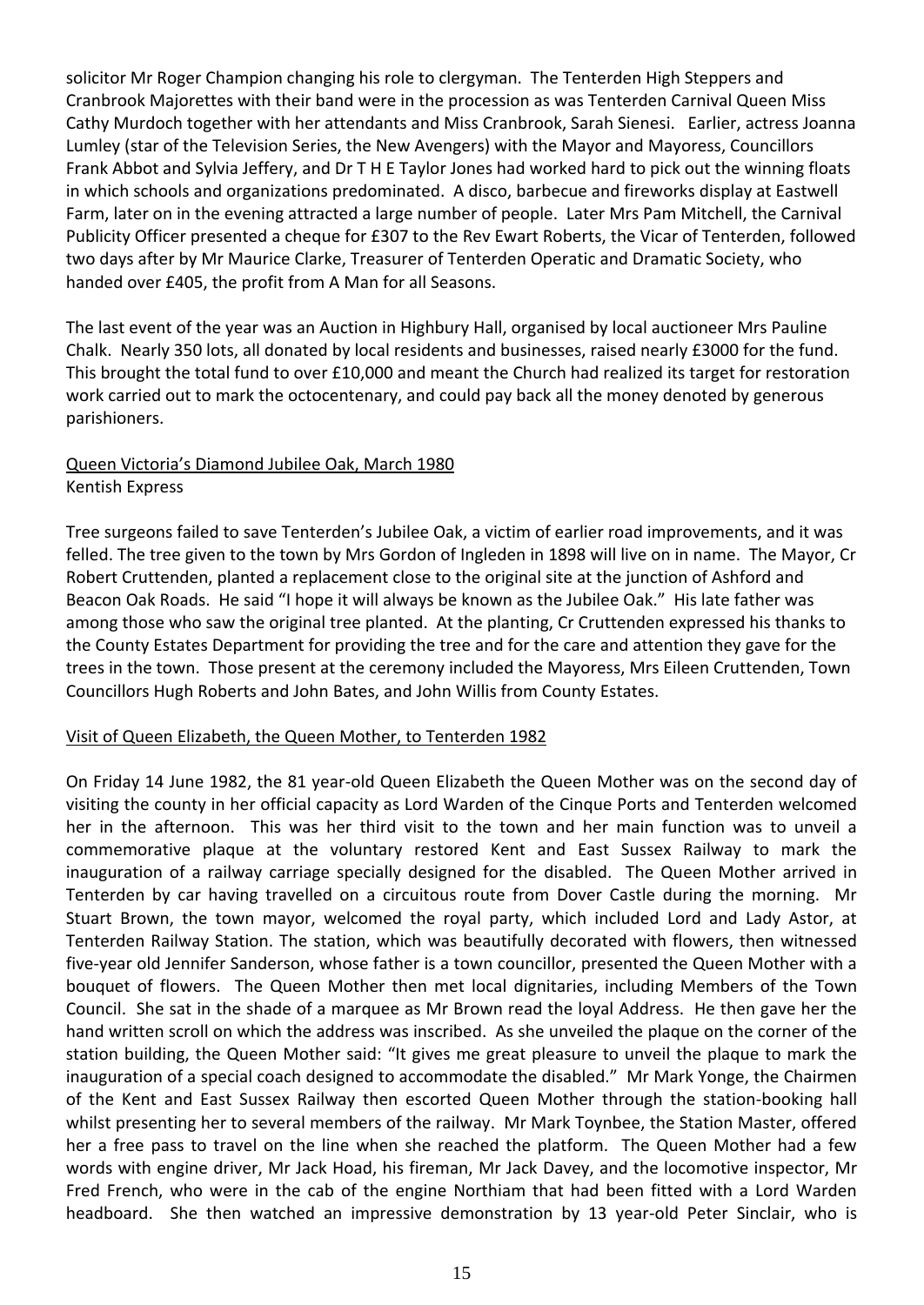confined to a wheel chair by muscular dystrophy, as he steered himself up a loading ramp into the special carriage. The Queen Mother carried out an inspection of the coach and met several of the disabled who were inside. For the first royal trip on the railway to Rolvenden Station she travelled in the Pullman car, Diana, and signed its visitors' book. At Rolvenden her departure by car back to Tenterden recreation ground was heralded by several noisy salutes from the train whistle. At the recreation ground she received a rousing reception from hundreds of schoolchildren.

#### Leisure Centre - Visit of Princess of Wales in 1990

Generally regarded by most townsfolk to be the biggest happening in Tenterden since the opening of its light railway in 1900, the £3.7m Leisure Centre opened in a blaze of publicity on Saturday 31 March 1990 when over that weekend nearly 7000 curious visitors inspected the splendid facilities. Attendances were maintained during the summer months when it was announced the centre averaged 12,000 visitors every week. As well as a swimming pool it offered a health suite (Jacuzzi, sauna, steam room), a conditioning suite, squash courts and a main hall where most sports could be played and entertainments staged.

The centre received its final seal of approval when HRH Princes Diana, Princess of Wales officially opened it on Wednesday 17 October 1990. Crowds turned out to see her arrive by helicopter at the town football field next to the centre and she was cheered by a flag-waving contingent of schoolchildren from Tenterden Infants' and Junior Schools. The Princess, escorted by Deputy Lieutenant of Kent Brigadier Maurice Atherton, wore a suit in red and black tartan with a long-line jacket and knee-length skirt. As she arrived and later on her way back to the Westland Sea King helicopter she walked round to talk to people and her arms were filled with flowers given to her. Following the presentations to Tenterden's Mayor Cr Henry Edwards and others in the official party, she toured the centre. Guided round the centre by manager Matthew Roberts, the Princess saw the In-Shape fitness studio the main hall were short mat bowls Eastern martial arts were being demonstrated, a trampoline display by a team from Homewood School, a squash game and the centre's ante-natal class. After seeing the bridge club playing bridge on the balcony, the Princess came to the poolside to see the mother and baby swimming class in the training pool and aqua-aerobics. There was also a swimming display by Tenterden Junior School pupils in the main pool and a succession of children sliding down the water flame. In the Rainbow Room, the Princess unveiled a commemorative plaque opening the centre and was welcomed by Ashford Mayor Cr Bernard Moorman, who said "This Centre was built by Ashford Council on land made available by Tenterden Town Council, for the people and children of the Borough." The Princess was presented with a Royal Doulton crystal bowl. She received a presentation from the Ashford Borough Council in the form of a dapple-grey rocking horse made by Stevenson Brothers of Bethersden. This she presented to nine-year old Robin Mills, of Folkestone, a leukaemia patient who had been treated at the William Harvey Hospital and to Sister Brenda Allen of Padua Ward at the hospital. The rocking horse went to Padua Ward for young patients to enjoy.

# Death of Princess of Wales (1961-1997)

The Country was stunned by the death of Diana, Princess of Wales, in a car crash in Paris on Sunday morning 31 August 1997. Meetings and sports events were cancelled or silence was observed whilst a book of condolences was opened at the Town Hall. A Remembrance Service, organised by Canon David Trustram in St Mildreds Church, on Friday 5 September 1997 was packed. At this service, the Mayor of Tenterden, Cr Scilla Aitchison, paid tribute to the Princess and described a "series of snapshots" of her memories of the Princess's visit to Tenterden to open the Leisure Centre in 1990. She spoke without notes and said it was the "saddest and hardest" thing she would have to do as Mayor of the town. She recalled that no pomposity was permitted, the Town Council was requested not to wear chains or robes and the Princess had been given a rocking horse. She said that Diana had "sprinted away" from the official party, to talk to the crowds at the centre. When she left by helicopter, she waved until she was out of sight. The service included a reflection on the life of the Princess by the Rev Margaret Roylance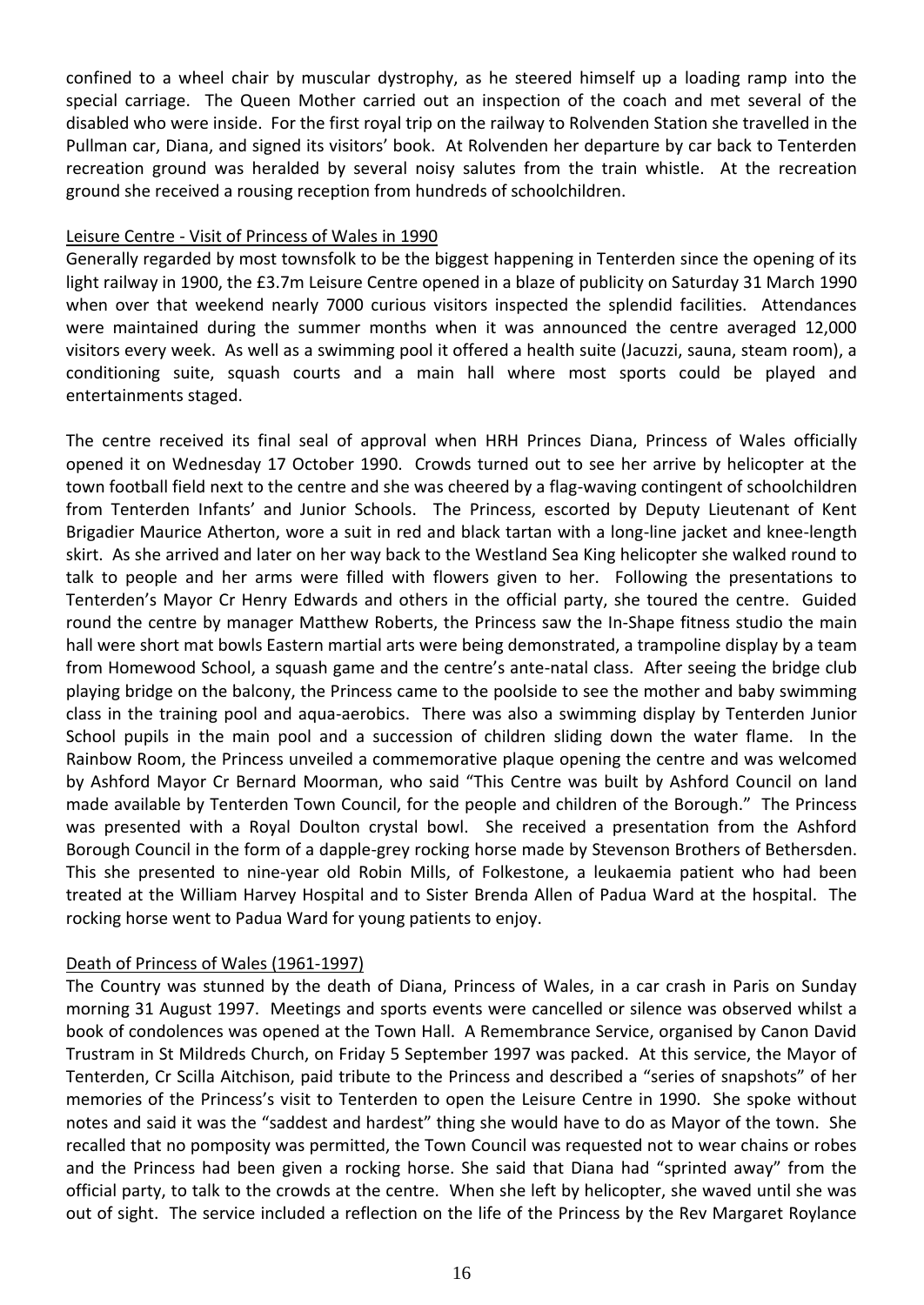and a solo from Fauret's Requiem by Sandra Relf. The hymns chosen for the funeral next day were sung and many people lit candles and left flowers and cards at the altar. At the postponed Town Council meeting, the Town Clerk, Christine O'Neill, recorded the council's "sincere regret at the untimely death of Diana, Princess of Wales" and the message was sent to the Queen.

#### 550th Anniversary of the Borough 1999

The organising archives committee estimated that at lest 500 people attended a three-day exhibition commemorating the 550th anniversary of the granting of the Royal Charter to Tenterden. Eleven mayors from the Cinque Ports and Ashford were at the opening of the exhibition at the Town Hall. Hugh Roberts, Robert Cruttenden and Frank Abbott, the three Freemen of Tenterden, also attended. Kevin Linzey, who set it up with councillors Margaret Knight, Michael Pearson and John Link said there was only one complaint that it was not open for longer. The exhibits included a display of billhooks by Fred Hams, who collects old agricultural tools. Commemorative ceramic tankards were sold at the Tenterden Gala Day on the Saturday and a replica commemorative ceramic plate that had been made for the Queen Mother was on show. The Mayor of Tenterden, Cllr Jill Kirk, headed the Gala Day procession dressed as Queen Elizabeth I. Her escort, her husband John Kirk, was in medieval costume. Traffic warden Harry Hickmott was town crier for the day. The Day Centre young disabled took part in the parade with members of Tenterden Residents' Association, the Hospice Committee and Tenterden Fire Brigade. Many groups took part and raised money for their own funds.

#### Millennium Celebrations 2000

Lights blazes out in the darkness at midnight on New Year's Eve, 31 December 1999, across the district as fresh hope for the future united mankind. Beacons, lanterns and fireworks shone forth, kindling optimism, spirit and resolve as the new Millennium dawned. Communities heartily sang *Auld Lang Syne*, linked arms, embraced and welcomed the next thousand years. Pealing bells and clinking glasses hailed the celebrations for the biggest global party ever. Buried Millennium time capsules and new sapling trees will be features enduring beyond the flames to be reminders of promises and resolutions as we world moved into 2000. Computer systems continued to run without hitches with the feared Millennium Bug not occurring.

The pews in the 12th Century Parish Church were pushed back for the biggest party in its history on New Year's Eve. Three hundred people toasted the new Millennium with champagne when the bells rang at midnight. The Mayor of Tenterden, Cr Jill Kirk, was also on the Town Hall balcony with councillors to welcome in the year 2000 and invited everyone to link arms for a community Auld Lang Syne. The party organised by Graham Maple, Anne Marie Trustram, Elaine Pryor and Tony Allen at the Church was a sell out. It included computer games for youngsters and disco dancing. Jane Trustram, Anna and Helen Weaver, Alice and Ellen Vink, the St Mildreds Angels entertained. The Church bought a television licence for just one night, so that the Dome address by the Archbishop of Canterbury, the Rt Rev George Carey, could be projected on a big screen. Canon David Trustram held a short service and Kate Slatter lit a Candle of Peace.

The press reported that the public houses in the town did very little business and had closed by midnight. In fact Magnums wine bar was closed and the Woolpack Hotel was closed to all but prebooked restaurant customers. The William Caxton and the White Lion had private parties whilst the Tenterden Club's bars were open to members only.

A New Year's Day peal of church bells coincided with the opening of the Tenterden Millennium Garden on neglected land at the rear of the Pebbles. By chance town councillor Henry Edwards, Millennium Group chairman, shouted the opening speech whilst the bell ringers led by his son, Richard Edwards, were at work in the belfry. The Mayors of Ashford and Tenterden attended and saw the newly-planted Millennium oak which was donated by Phillip Skelborn, property manager of Lionheart Inns, owners of